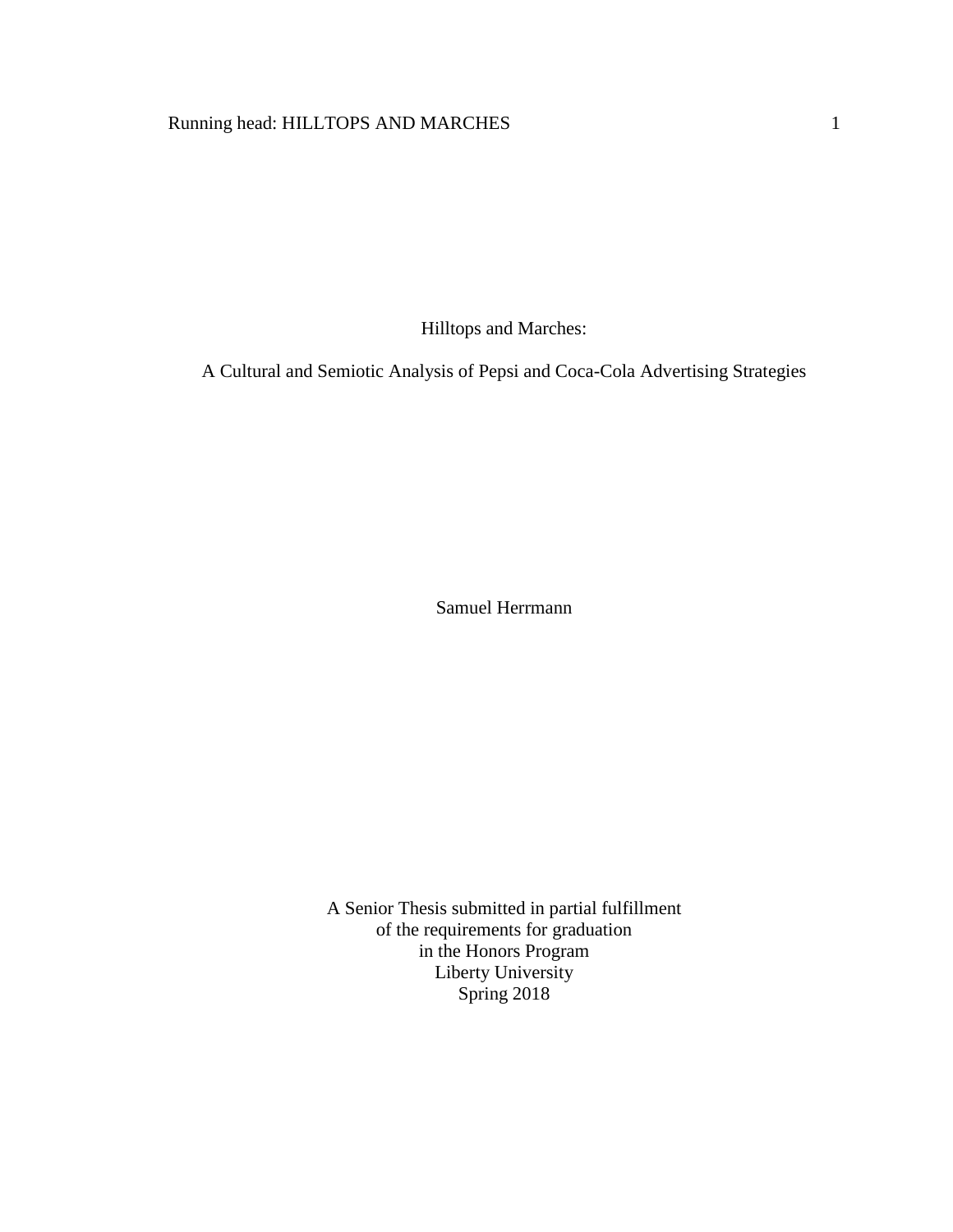Acceptance of Senior Honors Thesis

This Senior Honors Thesis is accepted in partial fulfillment of the requirements for graduation from the Honors Program of Liberty University.

> Clark Greer, Ph.D. Thesis Chair

\_\_\_\_\_\_\_\_\_\_\_\_\_\_\_\_\_\_\_\_\_\_\_\_\_\_\_\_\_\_

Kristin Hark, Ph.D. Committee Member

\_\_\_\_\_\_\_\_\_\_\_\_\_\_\_\_\_\_\_\_\_\_\_\_\_\_\_\_\_\_

Joshua Chatraw, Ph.D. Committee Member

\_\_\_\_\_\_\_\_\_\_\_\_\_\_\_\_\_\_\_\_\_\_\_\_\_\_\_\_\_\_

Tess R. Stockslager, Ph.D. Assistant Honors Director

\_\_\_\_\_\_\_\_\_\_\_\_\_\_\_\_\_\_\_\_\_\_\_\_\_\_\_\_\_\_

\_\_\_\_\_\_\_\_\_\_\_\_\_\_\_\_\_\_\_\_\_\_\_\_\_\_\_\_\_\_ Date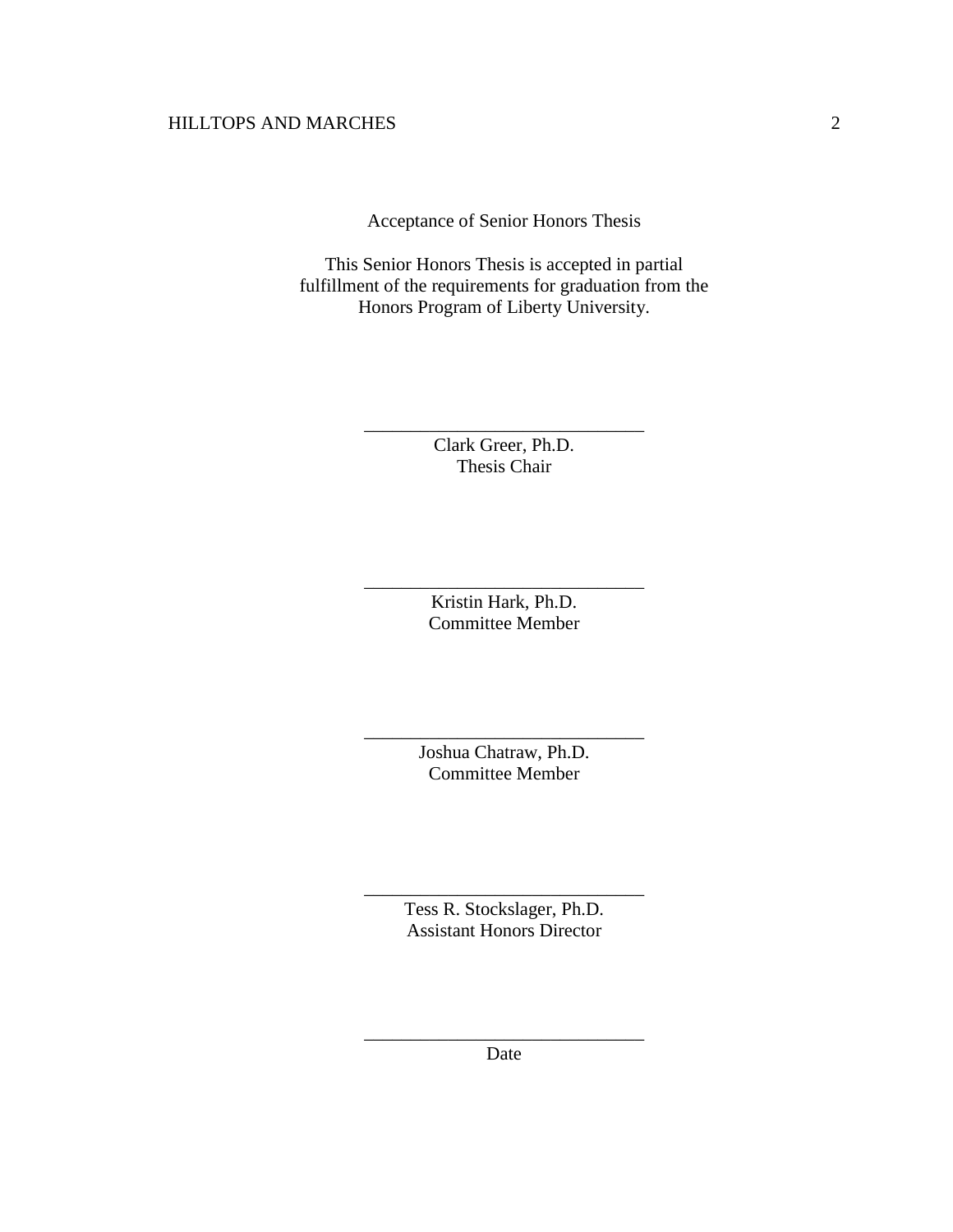## Abstract

The Coca-Cola Company released an advertisement in 1971 that had powerful themes of unity in a time of significant discord around the world. Almost 50 years later, the Pepsi Company released an advertisement that aimed to accomplish similar values of unity and commonality when the world seemed at odds with itself. While both advertisements sought to convey similar messages, the reception could not have been more different. Coca-Cola has experienced continued praise for their famous "Hilltop" advertisement while Pepsi was forced to take their advertisement down within 24 hours of its release. This paper utilizes semiotic theory to analyze the signs in the advertisements to create an understanding of how each advertisement was perceived differently. In order to understand a semiotic approach, this paper also approaches semiotics with respect to the historical contexts surrounding both advertisements.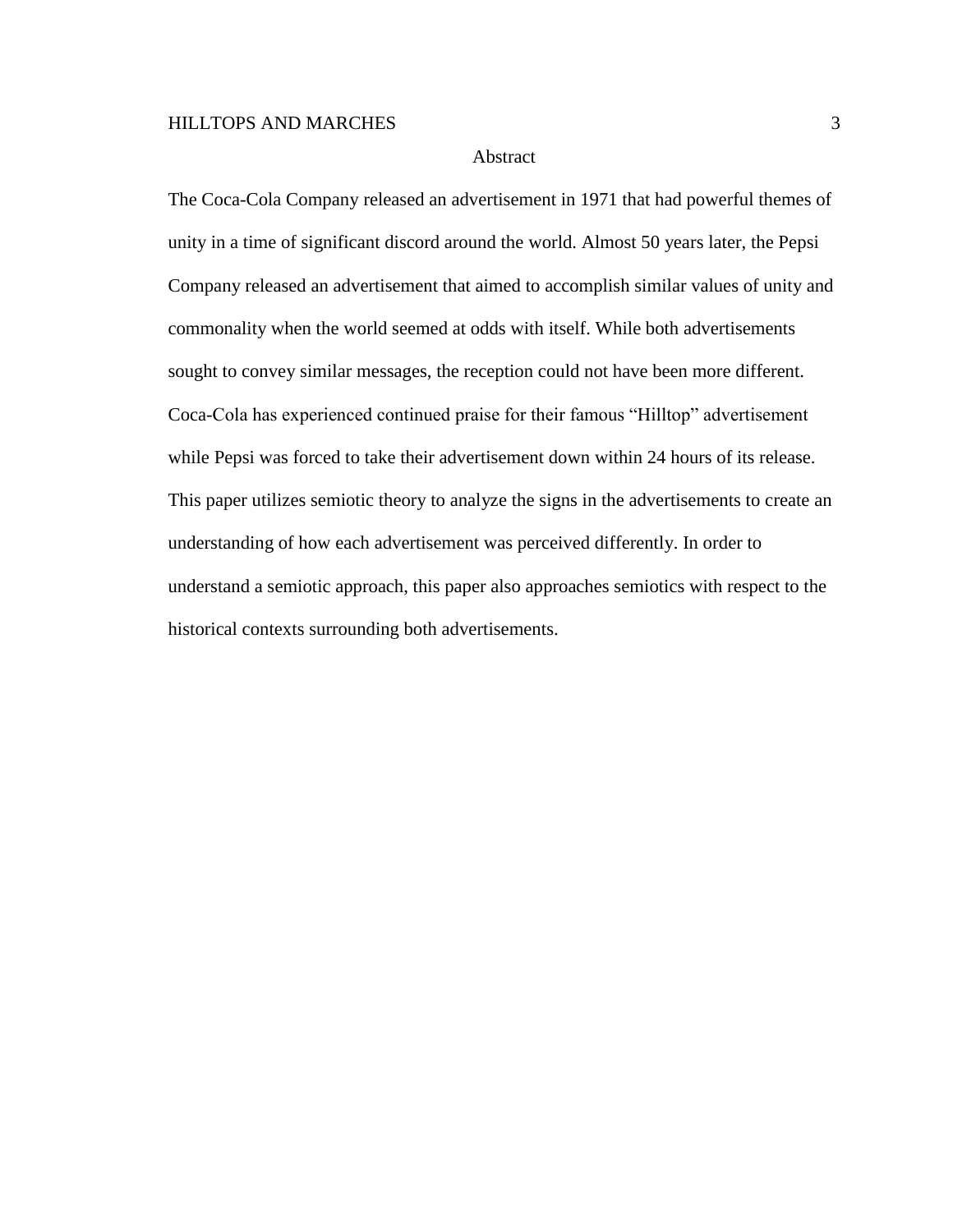## Hilltops and Marches:

A Cultural and Semiotic Analysis of Pepsi and Coca-Cola Advertising Strategies

Incorporating sensitive cultural issues in advertising has always carried with it a risk of receiving harsh criticism. However, if an advertising agency can properly synthesize the message with a greater cultural perspective on an issue while continuing to promote their own product, then it might experience significant praise for being culturally conscious while also promoting a great product. On the other hand, a company might be required to engage with crisis communication after a similar advertisement if critics of an advertisement are particularly harsh.

The Coca-Cola Company and Pepsi Company have both experienced great successes and failures in their advertising endeavors. In particular, there are two advertisements that represent the extremes of such a polarity when discussing social issues in advertising. In 1971, Coca-Cola released the renowned Hilltop advertisement. This advertisement has been referred to by multiple advertising experts as the greatest advertisement of all time and received over 100,000 enthusiastic letters from viewers at the time of its release (Andrews & Barbash, 2016; Blistein, 2015). It addressed issues of commonality among races, genders, and backgrounds. In 2017, the Pepsi Company released an advertisement that approaches cultural issues of unity that still exist almost 50 years later. While Coca-Cola experienced high praise for the Hilltop advertisement, Pepsi received so much negative reception that it removed the advertisement within 24 hours of its original release (Smith, 2017). The question then becomes why the reception the two advertisements received was so different. In order to properly address such issues, this paper will explore the historical contexts in which both advertisements were created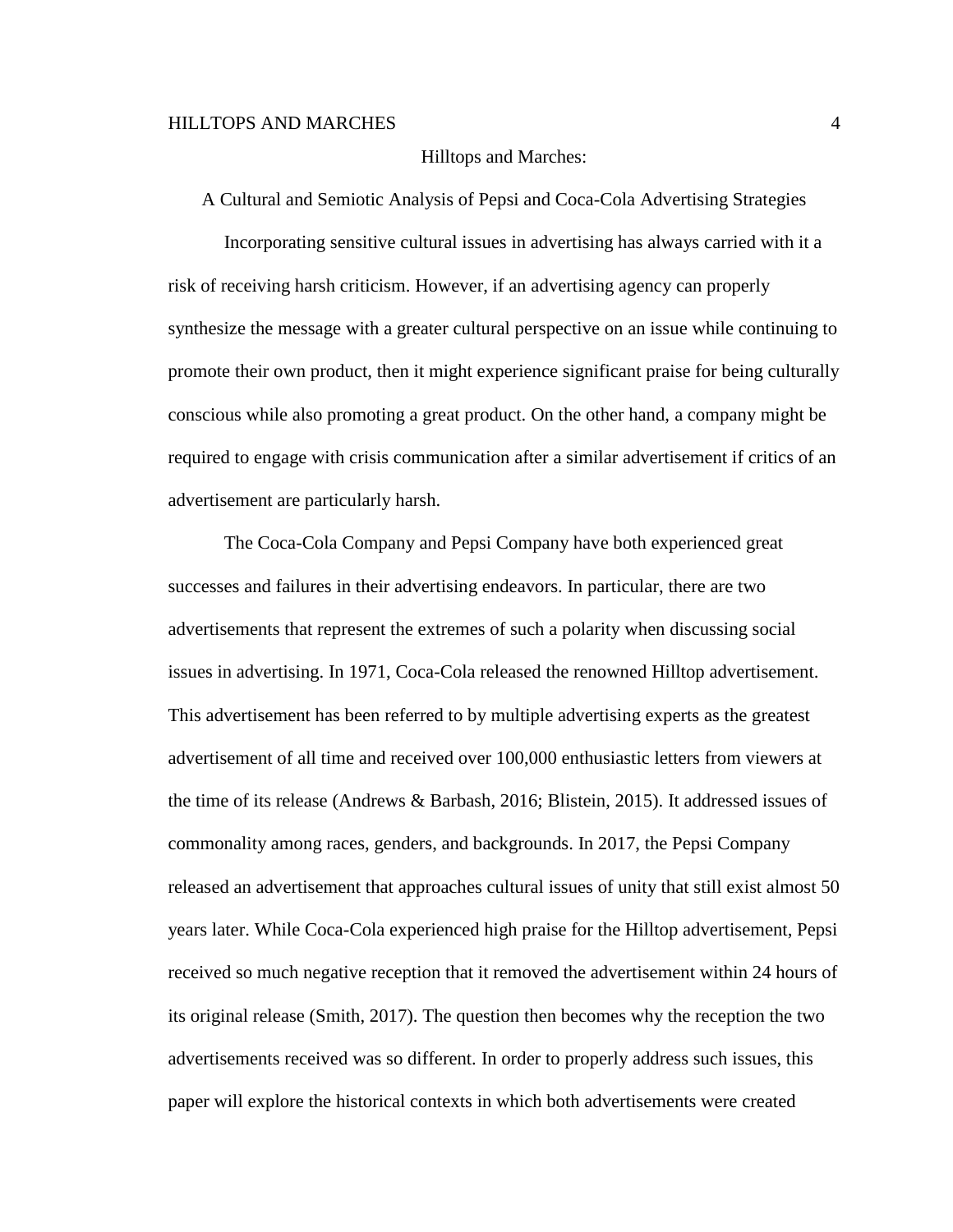before using a semiotics approach to analyze the signs within the advertisements. The theory of semiotics will be the guide for understanding how to interpret the meaning behind these commercials, so a brief explanation of the discipline will provide a helpful foundation.

#### **Semiotics**

Humans naturally seek meaning out of the things they interact with, and semiotics attempts to determine how and why people find meaning behind such objects (Chandler, 2018). Semiotics is a system of thought that seeks to understand how and why people find meaning in any object that is viewed or interacted with. These objects might be considered as signs.

Semioticians have focused great efforts toward understanding signs as their own entities and understanding then how those signs work together in relationship. There is some question over how exactly to define a "sign," but Eco (1976) provides one of the most helpful: "A sign is everything which can be taken as significantly substituting for something else" (p. 7). So a sign is an object that represents an idea or belief. These signs imbue meaning into the object while also reinforcing the meaning behind the idea or belief. From such a sign, semioticians seek to understand systems of communication. When a sign is interpreted, signification takes place. "When – on the basis of an underlying rule – something actually presented to the perception of the addressee *stands for* something else, there is *signification*" (Eco, 1976, p. 8). Saussure refers to a "sign" and a "signified," which will be discussed shortly (Chandler, 2018). Two crucial terms for understanding semiotics in regards to advertising are connotation and denotation.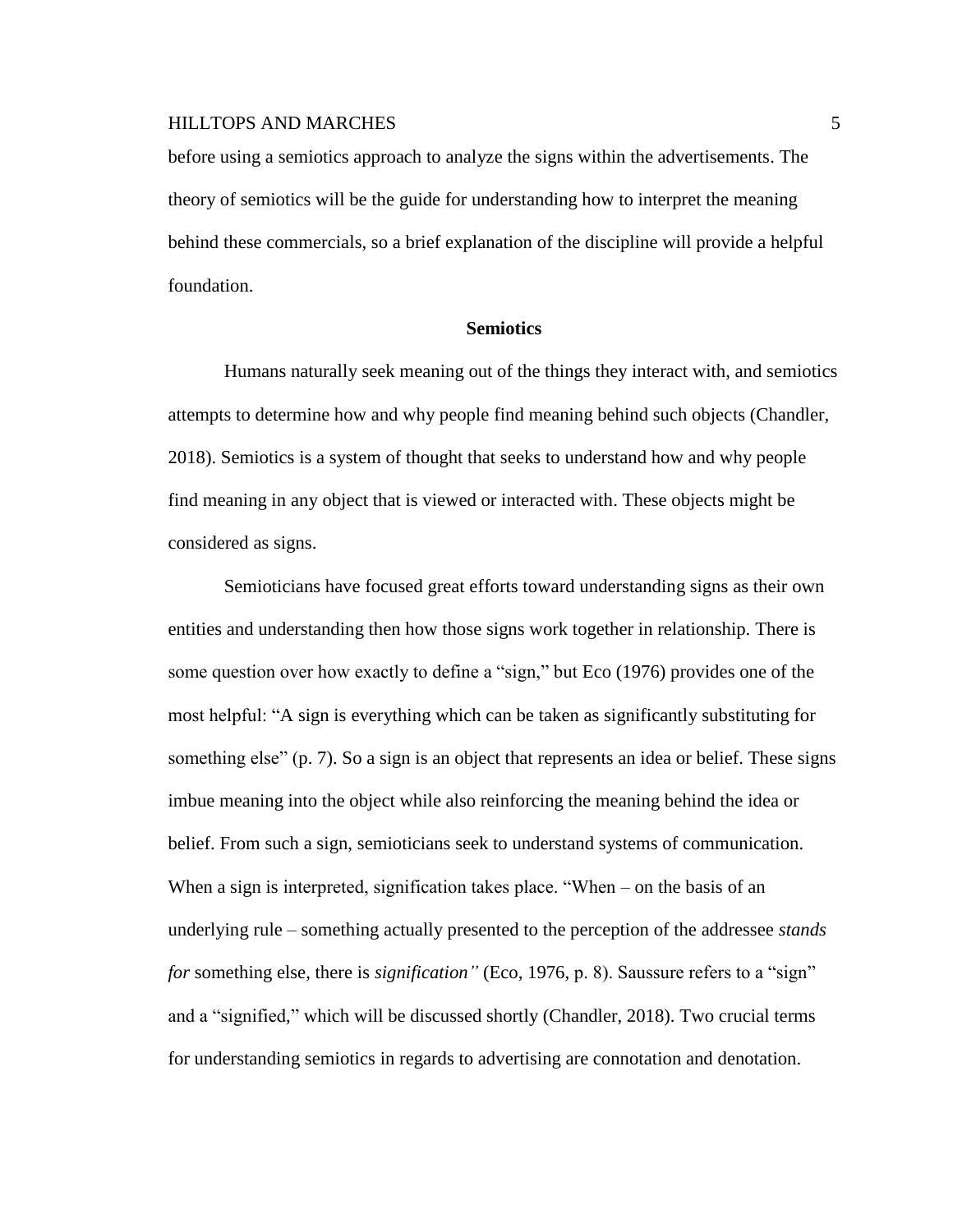# **Denotation**

Denotation is the sign in its rawest analysis. Chandler (2018) defines a denotation as "the definitional, literal, obvious, elementary, or commonsense meaning of a sign. In the case of linguistic signs, the denotative meaning is what a dictionary attempts to provide" (p. 162). However, Barthes (1977) points out that denotations are different than first impressions. Instead, denotations are only understood after removing all cultural connotations that are inherent in the mindset with which an individual approaches a signvehicle. A sign-vehicle is simply the object that acts as the sign, whereas a sign is the representation of meaning held in the sign-vehicle. Barthes (1977) says the denotative state "corresponds to a plentitude of virtualities: it is an absence of all meaning full of all the meanings" (p. 42). Denotation is important to reflect upon because it gives both senders and receivers of messages a way to understand the foundation of a sign-vehicle's meaning, but it is only an avenue to understanding what meaning is embedded in a message and not an ends. Therefore, the denotation is a single variable in an equation and does not produce a solution on its own. Barthes (1977) continues that denotations still possess some singular meaning and that the meaning would be sufficient, but that denotations "can appear as a kind of Edenic state of the image; cleared utopianically of its connotations, the image would become radically objective, or, in the last analysis, incorrect" (p. 42). Denotation in advertising simply refers to the literal images, words, and sounds utilized to create the advertisement. For instance, the denotation of Coca-Cola's tagline "It's the real thing" is literally the words used to create the tagline. Any meaning or application outside of that is outside the boundaries of denotation.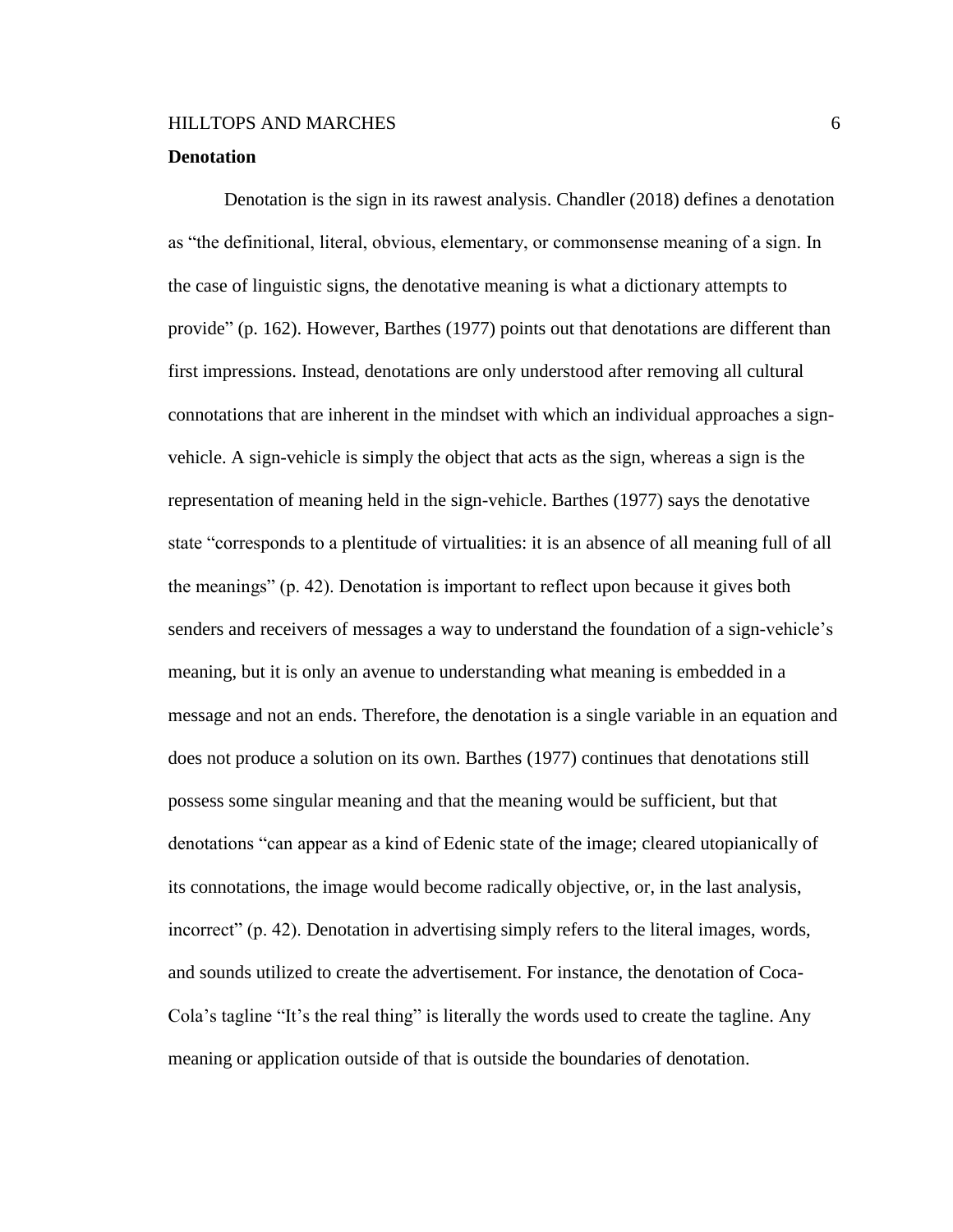Advertising mainly focuses on connotations and codes, but denotations are crucial for understanding where connotations come from.

## **Connotation**

On their own, the meaning of denotations is quite unclear (Barthes, 1977). However, when these denotations are connected into a system of language, they are able to have meaning assigned to them. Connotation is then the way someone connects various ideas and beliefs together to make meaning: "There is no denotation without connotation: secondary over tones may be read into any signs regardless of intention" (Chandler, 2018, p. 163). Chandler (2018) defines connotation as "personal associations for individuals, but semiotics focuses on those that are widely recognized within a culture or subculture" (p. 163). While, when reflected on, singular signs can be identified, connotations are naturally the way people understand meaning in signs. This is not simply because humans interpret a sign through a cultural lens, but even more so because a human-created sign is created through a cultural lens. Barthes (1977) clarifies this kind of perspective: "It is certain that the coding of the literal prepares and facilitates connotation since it at once establishes a certain discontinuity in the image: the 'execution' of a drawing itself constitutes a connotation" (p. 158). Connotation is built into the ways humans communicate, not because the signs themselves have meaning, but because humans are meaning makers and will use whatever they can to make meaning from something. This concept in advertising is found in the way advertisers connect signs to a person's cultural context and understandings of the world. For instance, an advertisement might incorporate a color palette that is bright and music that is upbeat in order to display a message of joy and happiness. Advertisers hope that these connotations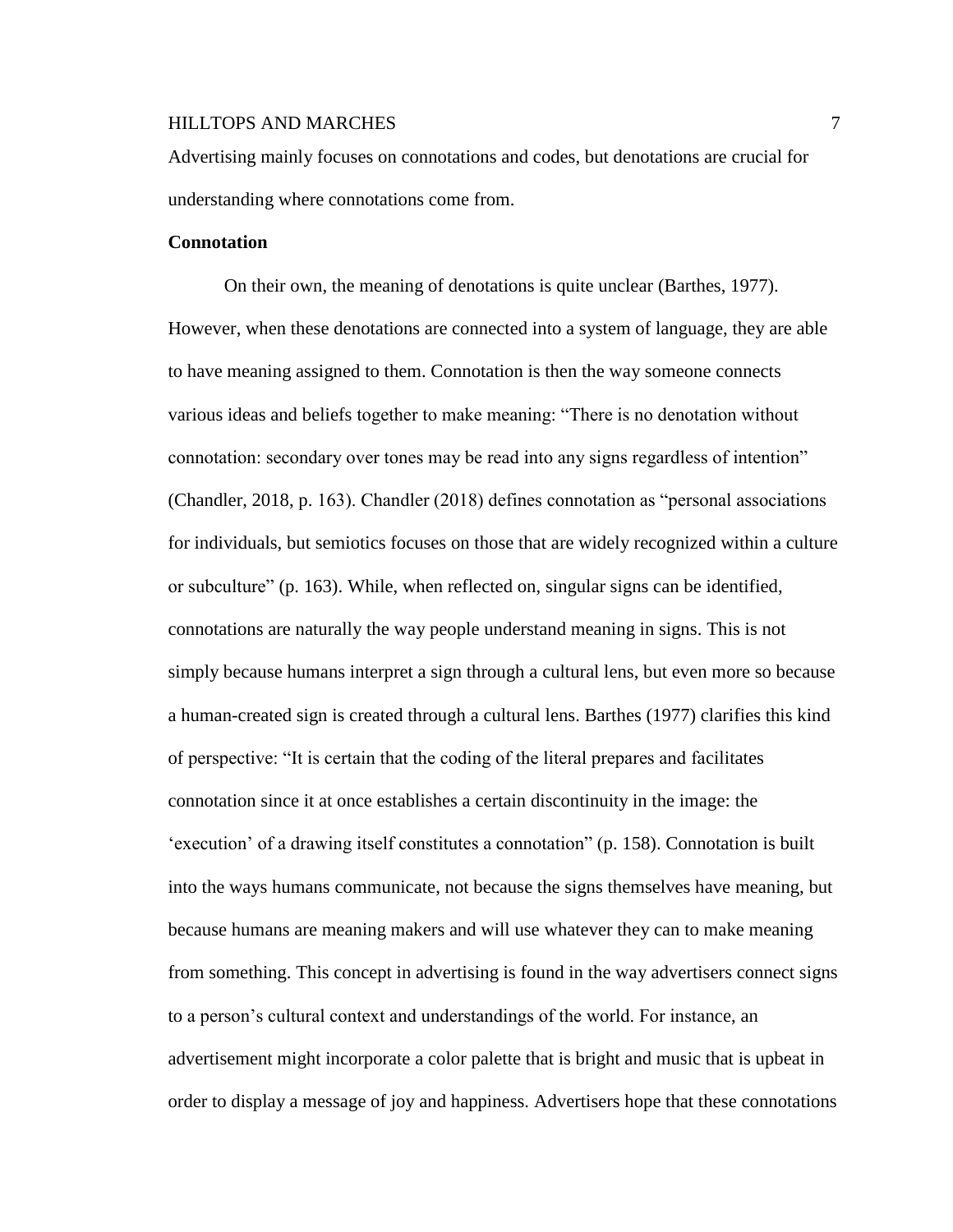will ultimately connect positively with consumers in order to convince them to purchase a product or buy a service.

#### **Relational System in Advertising**

The history of semiotics begins with Hippocrates and Plato, and reaches into disciplines such as linguistics, marketing, and literature (Chandler, 2018). Despite the practice being ancient, the term "semiotics" began with the two fathers of modern semiotics, Peirce and Saussure (Chandler, 2018).

Saussure, an expert linguist, created a system of semiotics that is known as the relational model of language (Chandler, 2018). In this model, Saussure describes language as being similar to a chessboard. He says that if a word (or, in the case of semiotics, a sign) is a single piece on a chess board, every time the word or sign's meaning or use changes, every other piece on the table changes its relationship to every piece and not simply the piece that was moved (Eco, 1976). Saussure (1916) further states, "Far from it being the object that antedates the viewpoint, it would seem that it is the viewpoint that creates the object" (p. 8). This perspective is explored even deeper in the Sapir-Whorf hypothesis: "All this brings the problem of semantic fields back…to the question of whether the form of communicative systems determines the world vision of a certain civilization" (Eco, 1976, p. 79).

Differing from Saussure's dyadic elements of a sign as sign and signifier, Peirce posited a triadic definition of a sign. The three elements of a sign in Peirce's model are the representamen, object, and interpretant (Chandler, 2018). The representamen is referred to as the "sign-vehicle" and is the form that represents the object (Chandler, 2018, p. 29). The interpretant is the sense made of the sign. An example of how this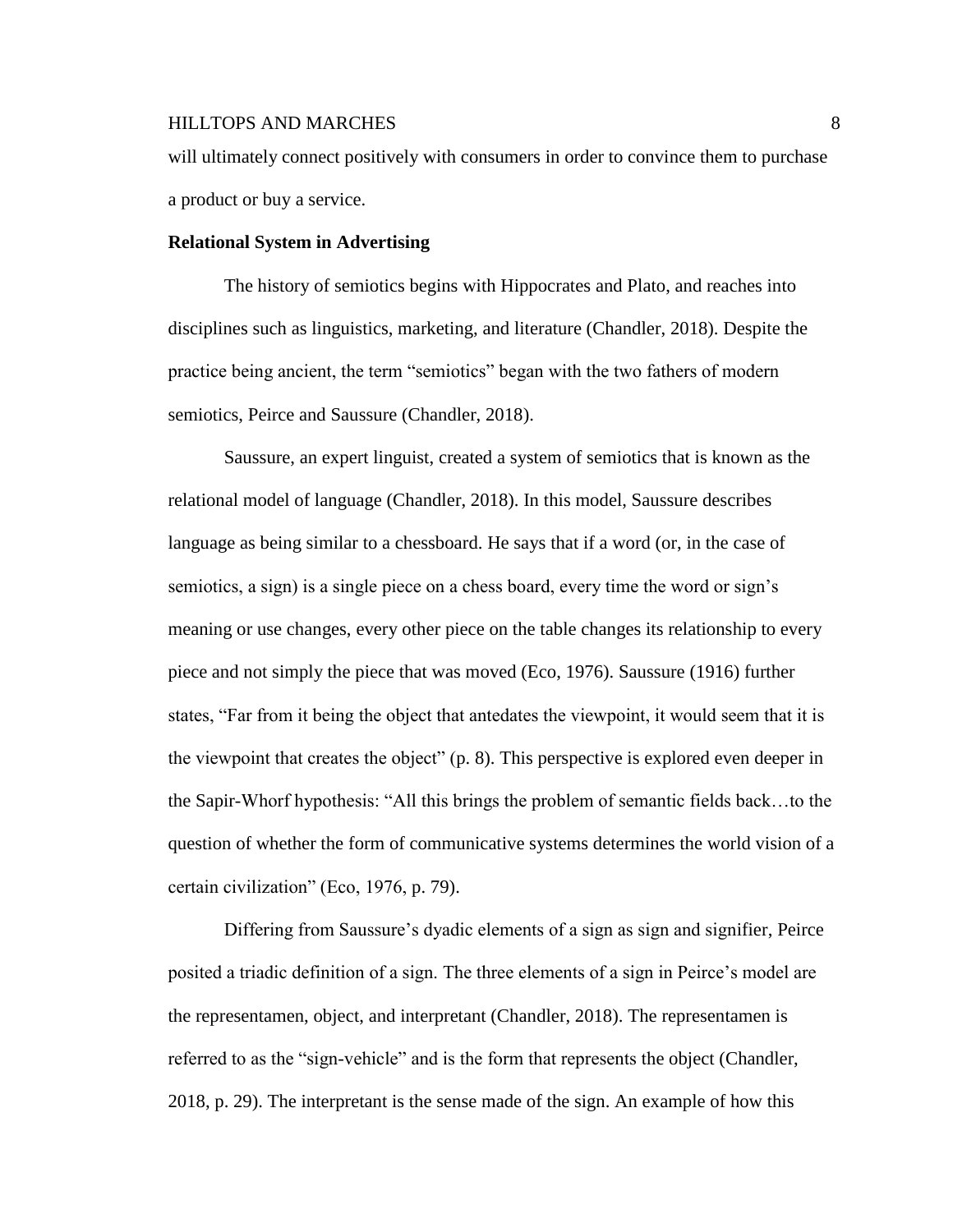relationship works is a female bathroom sign. The figure that appears as a girl with a dress on is the representamen, or sign-vehicle. The object is the women's bathroom, and the interpretant is the sense that the bathroom is for women only. A final qualification for the Peircian model is that it does not imply a direct relationship between the representamen and object. Instead, they are both directly related to the interpretant. This is why Merrell (1977), a Peircian semiotician, expressed the relationship Peirce expresses as a "three-way dyadicity" (as cited in Chandler, 2018, p. 30). In essence, these semioticians are stating that there are interconnected systems of thought that develop the way humans perceive all signs that exist in the world.

Advertising has the power to utilize such systems of thought and help direct the way someone might perceive the world. While there are many goals an advertisement might hope to achieve, the focus of this discussion is how an advertisement's audience will perceive the work. Langrehr and Caywood (1995) note that connotative meanings in advertisements are derived from the perspective of an observer. If the signs in an advertisement are to be understood, then it is important to also take into account the surrounding contexts of the observers so that connotative inferences might also be taken into account. Within advertising research, there are two main areas of study: literary theory and cultural studies (Oswald, 2012). Semiotic analysis on an advertisement employs both areas of study by reflecting on how the surrounding culture will receive the literary theory introduced by the advertisement. Through the display of a system of signs that are interconnected, semiotics provides a robust framework for understanding public reception.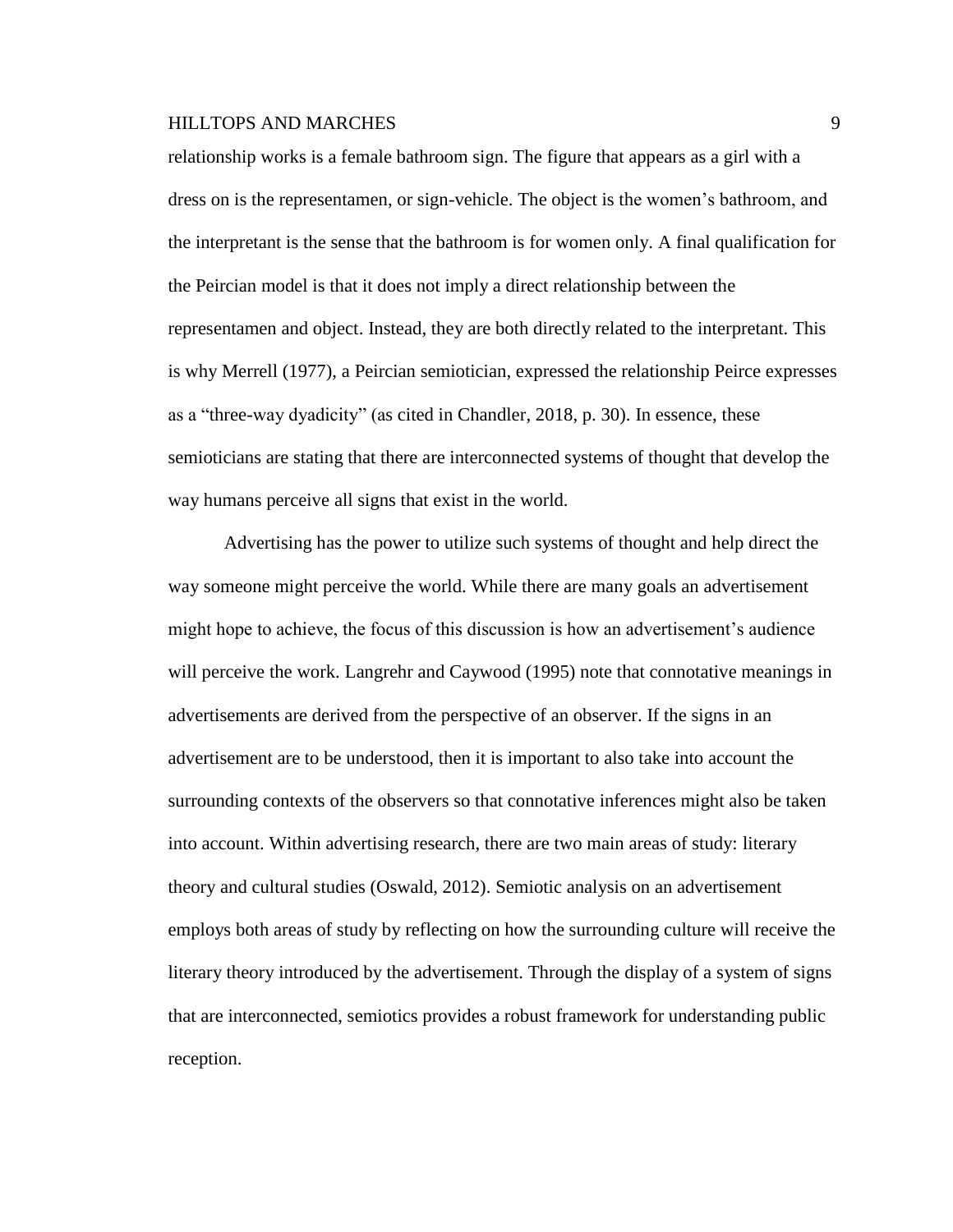#### **Coca-Cola's Hilltop Advertisement**

In 1971, Coca-Cola released an advertisement that has commonly become known as the Hilltop Advertisement. This advertisement, created by Backer of the McCann Erickson advertising agency, features the song "I'd Like to Buy the World a Coke" written by Billy Davis (Ryan, 2012). The advertisement, when adjusted to inflation in 2013, cost \$1.3 million (Chang, 2014). Backer created this advertisement in a way that addressed significant political and social issues of the time. Engaging such issues in advertising requires a careful understanding of what relevant perspectives are held in the greater culture followed by a strategic combination of signs that attach positively to such perspectives.

# **Historical and Cultural Context**

**War and American confidence.** America walked into the 1970s with the difficulty of war. The Vietnam War was six years old when the Coca-Cola Advertisement was first aired, and American citizens' confidence that they would be victorious was at an all-time low (Borstelmann, 2012). In contrast to the earlier wars of the century, many Americans were questioning why the government had entered into such a war, and the answers from the government did not seem to give great reason. Borstelmann (2012) remarks on the ambiguity of the war for the U.S.:

Victory in the political struggle for the loyalties of the South Vietnamese remained elusive, however, even as superior firepower enabled U.S. forces to inflict enormous damage on their mostly Communist enemies and on the millions of civilians caught up in the fight. (p. 23)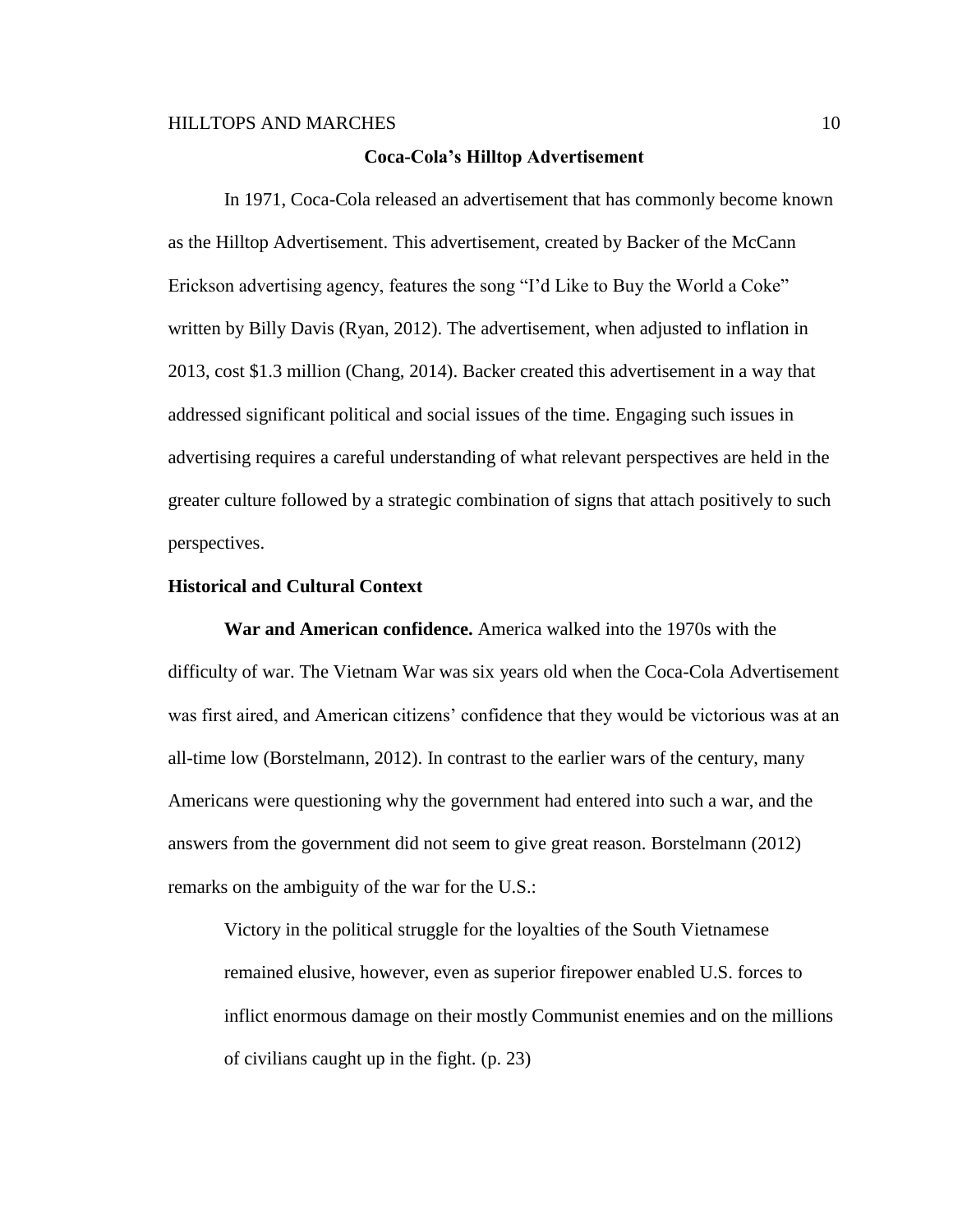While citizens were being told by government officials that there was progress being made in Vietnam, *The New York Times* released an article covering what are commonly referred to as the "Pentagon Papers" in 1971, which were classified documents pertaining to the progress of the war (Borstelmann, 2012). These documents revealed "incompetence and extensive deception of the American public by its leaders, as well as something less than liberty in South Vietnam" (Borstelmann, 2012, p. 25).

**Human rights.** The release of documents such as the Pentagon Papers and an unsuccessful war forced American citizens to reexamine what they found to be unique about their country. From this reexamination, citizens began to take a more skeptical approach to discussing wars and political engagement with other countries' wars (Borstelmann, 2012). This introspective America reflected on their individualism and how they might continue to stand up for each human and advocate for their rights (Borstelmann, 2012). This emphasis on human rights "that blossomed in the 1970s resulted from the confluence of these events: the background of the Holocaust, the end of formal racial inequality, the Soviet denunciation of Stalin and the dissolution of the labor campus, the onset of the détente" (Borstelmann, 2012, p. 180). The 1970s was preceded by decades of oppression and marginalization from specific people groups to others. The 1940s held the Holocaust and murder of six million Jews, the 1950s and subsequent decades held within them the oppressive regime of the Soviet Union, and the 1960s brought the conversation of racial inequality to the forefront during the Civil Rights movement (Borstelmann, 2012). The 1970s, then, was a decade that attempted to right some of the wrongs of the past oppressive decades.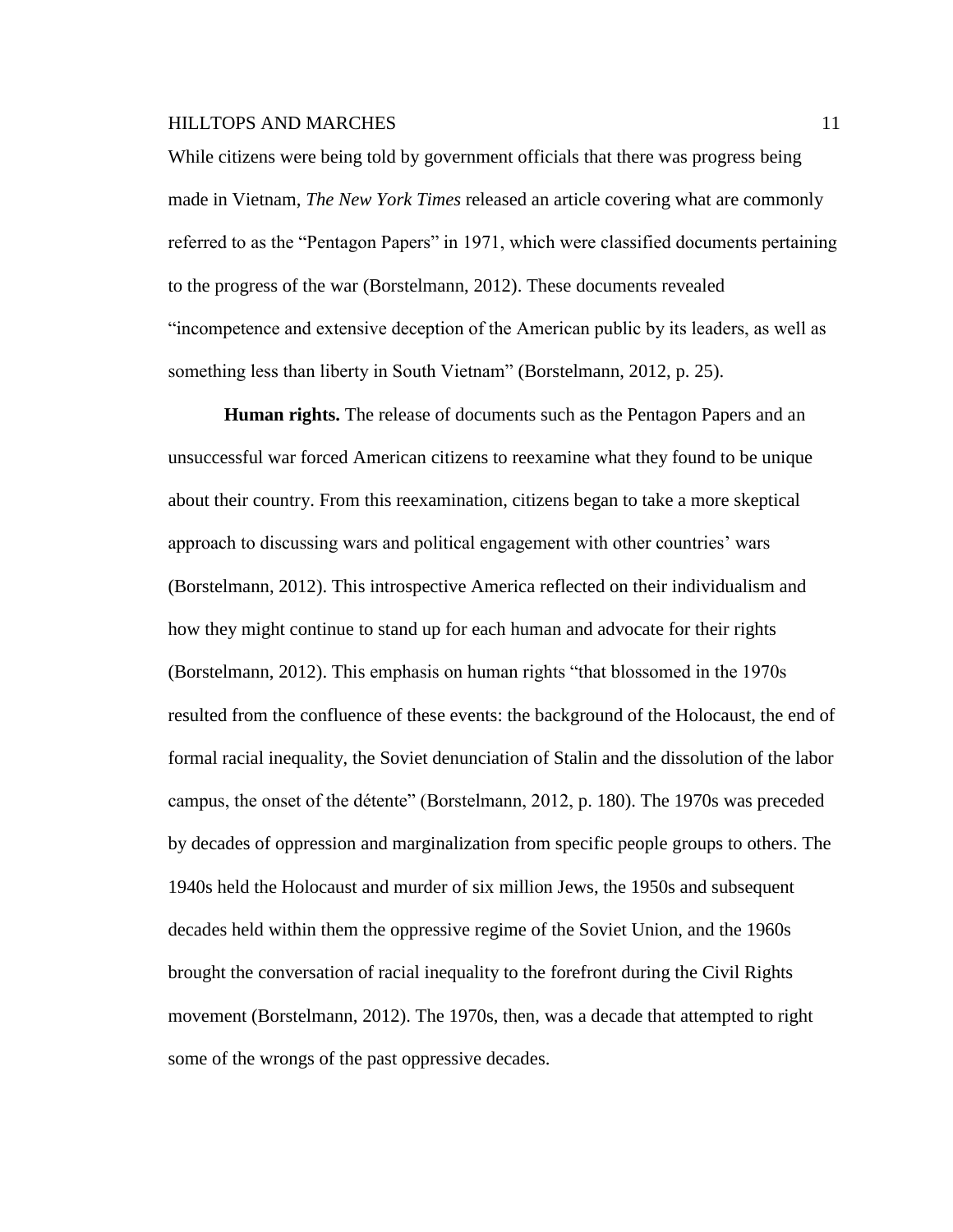**Individualism.** The attention that the U.S. and other countries were giving to human rights propelled an individualism within citizens that grew throughout the decade. The markets and media were continuing to focus more on personalizing products and coverage in a way that forced other citizens to consider the humanity of those all around them (Borstelmann, 2012). For example, the LGBT movement began to gain significant traction in the 1970s. Rosen (2014) reported, "[T]he decade of the 1970s, represent a remarkable period of transformation for gays and lesbians, particularly those living in America's coastal cities. At its core, that transformation was about visibility" (para. 3). Media sources were covering stories about marginalized communities in order to appeal to the ideals of autonomy and individualism (Borstelmann, 2012).

**Marketing and advertising.** These movements and transitions in consumer thinking led marketers to think differently about how they could appeal to an individualistic culture. One key element in the direction marketing took was to incorporate diversity more into advertisement ("History:1970s," 2003). The 1960s forced the market to connect with minority communities that might have been overlooked in past decades ("History:1970s," 2003). By 1976, 69 million homes in the U.S. had at least one television set, and families would view an average of six hours per day ("History:1970s," 2003). This pulled advertising toward the television market significantly more than in past decades ("History:1970s," 2003). Advertising now had a medium to display even more diverse stories and messages of why someone ought to engage with the brand. This perfectly set Coca-Cola up to create an advertisement that displayed the dynamics of a television advertisement with the relevant message of diversity.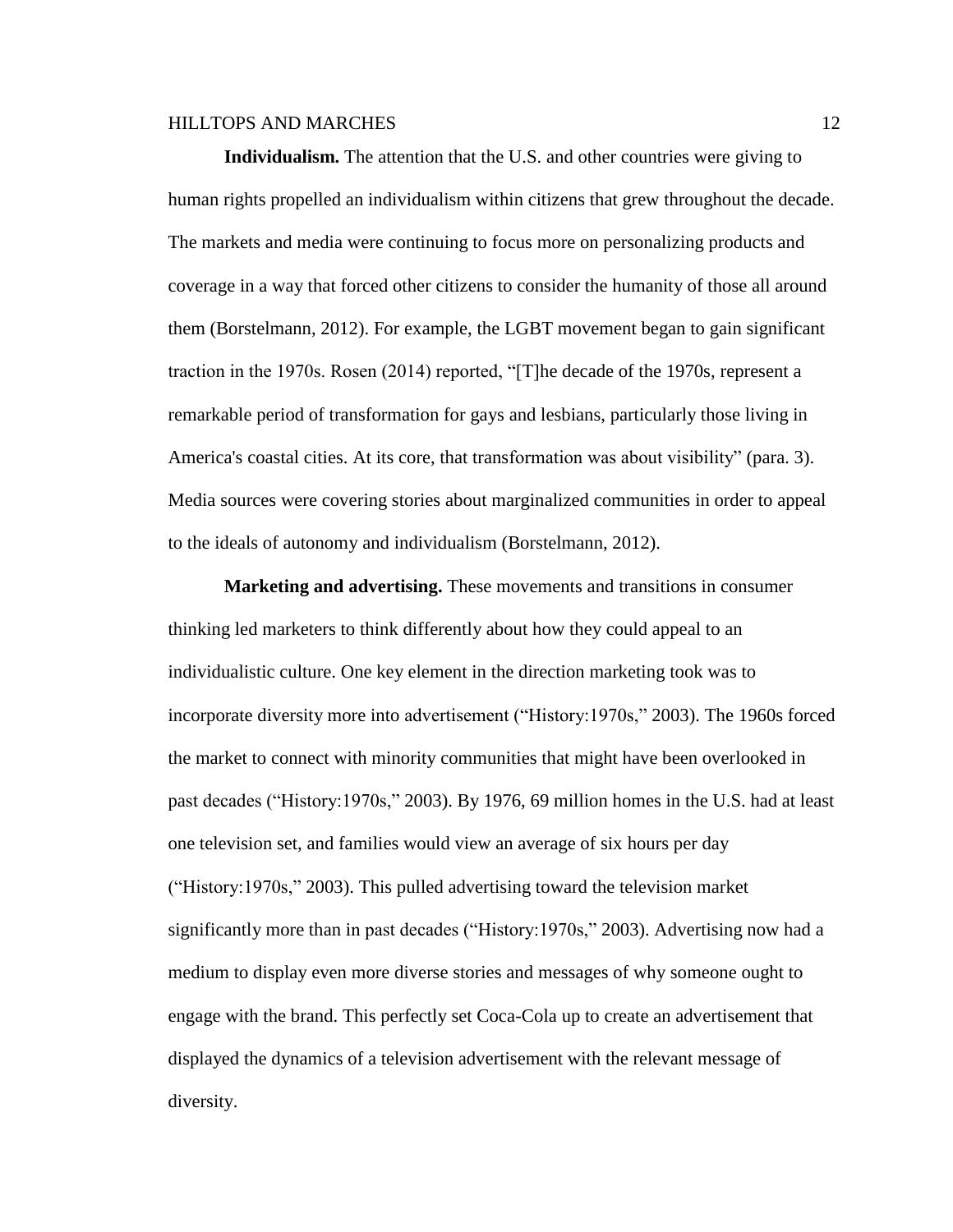#### **Semiotic Analysis**

While there are many moving parts to the Hilltop advertisement, there seems to be a simple and direct message at the core of the advertisement. Backer, the creator of the advertisement, stated that his original intent in creating the advertisement was to "see Coke not as it was originally designed to be -- a liquid refresher -- but as a tiny bit of commonality between all peoples" (Ryan, 2012). Coca-Cola attempted to appreciate the diversity of individuals from all races and genders while also displaying what a diverse people group has in common. While it is a simple concept, it can be difficult to use signs in a way that lead a viewer to understand such a message. In terms of semiotics, the advertisement used the denotations of the hilltop, the actors, and the Coca-Cola bottle in order to connect with key cultural connotations in order to produce a sense of unity and commonality.

**The setting.** The Hilltop advertisement is set on a hilltop in Italy (Ryan, 2012). This setting was simple and straightforward. Throughout the advertisement, different camera angles show people standing on a hilltop that has a few trees but no significant landmarks. Aerial footage of the people on the hilltop shows an immense amount of open space that extends all around the group of individuals standing together.

The setting is denoted as a simple and clear picture, placing the focus more on the individuals standing in a group and what they are saying. Hilltops were not politically or socially charged with meaning at the time of the advertisement, and therefore make the setting an inherently neutral ground for any action to take place. Open spaces such as the hilltop that have little interference from other landmarks and structures allow viewers to imagine for themselves a world of their own within the advertisement. Because the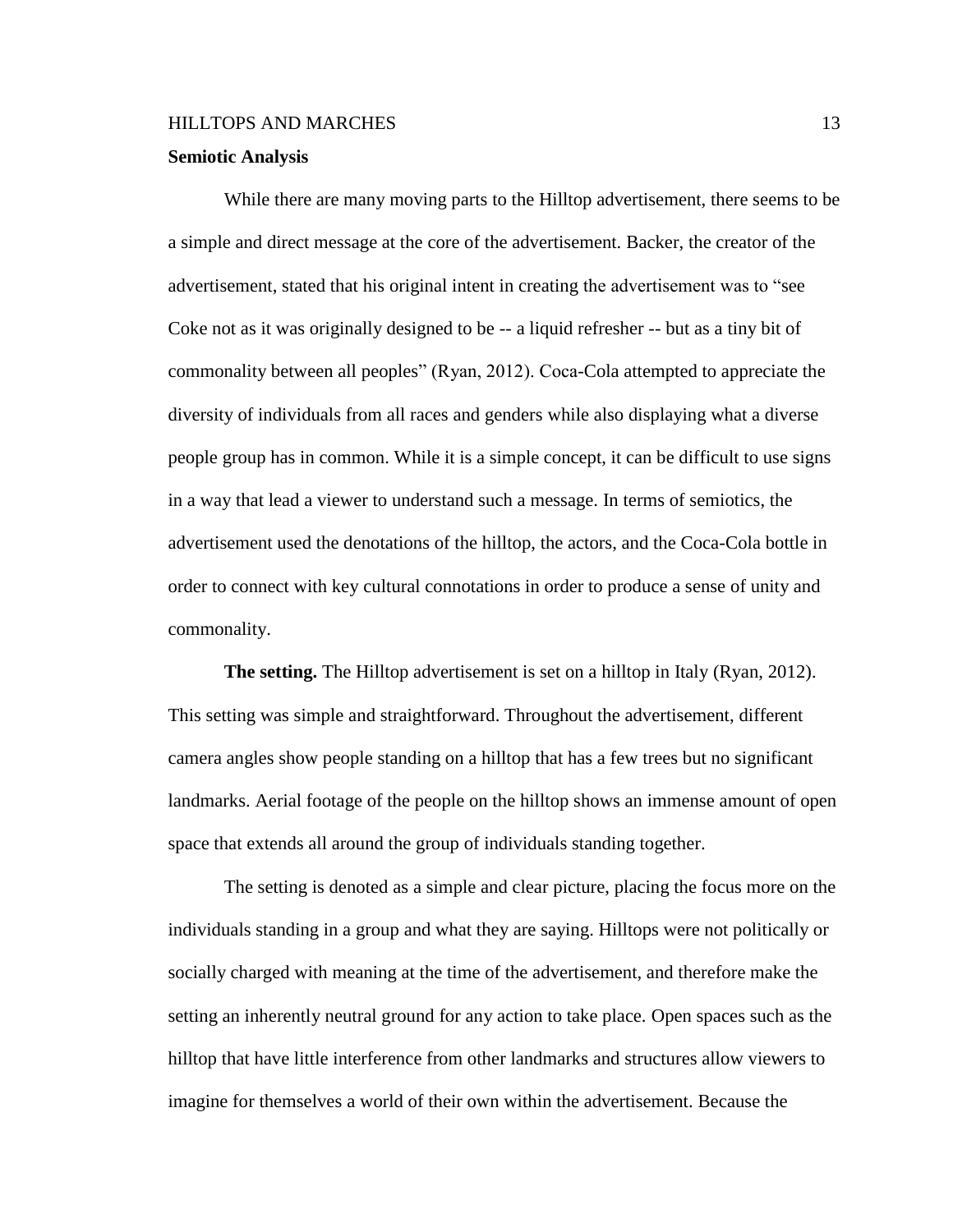hilltop is ambiguous, Coca-Cola was able to display the actions taken by the actors as something outside a typical, everyday experience. In some ways, the setting as a hilltop is able to create another world that falls outside of connotations that viewers might typically attach to something like an urban setting. This is not to say that the hilltop is a blank slate. Instead, it serves as a location where people can come together in a way that transcends the everyday issues that an average citizen faces in their social and political experience. As will be seen through an analysis of the actors and the song they all sing, it seems as though Backer was creating a world where a Coca-Cola was "a universally liked formula that would help to keep them [people from all over the world] company for a few minutes" (Ryan, 2012).

**The actors.** The setting, however, does not become apparent until a few seconds into the advertisement. Instead, the first camera angle is a close up of a female actress. The female has Caucasian skin, blonde hair, and blue eyes. Within the cultural contexts of post-holocaust, post-civil rights America, she has many characteristics of a race that had been seen as the perpetrators of oppression all across the world (Borstelmann, 2012). However, the actress' gender shifts the viewer's attention away from her as a Caucasian, blue-eyed person. The 1960s were a time of civil rights and equity not only for minority races but also for women (Borstelmann, 2012). Feminism and women's equality was an important topic of diversity at the time the advertisement was released (Borstelmann, 2012). As the camera pans away from the first actress' face, two new faces are included in the camera's shot. They are two more Caucasian actors—one male and one female. Within the first 15 seconds of the advertisement, the first three actors are female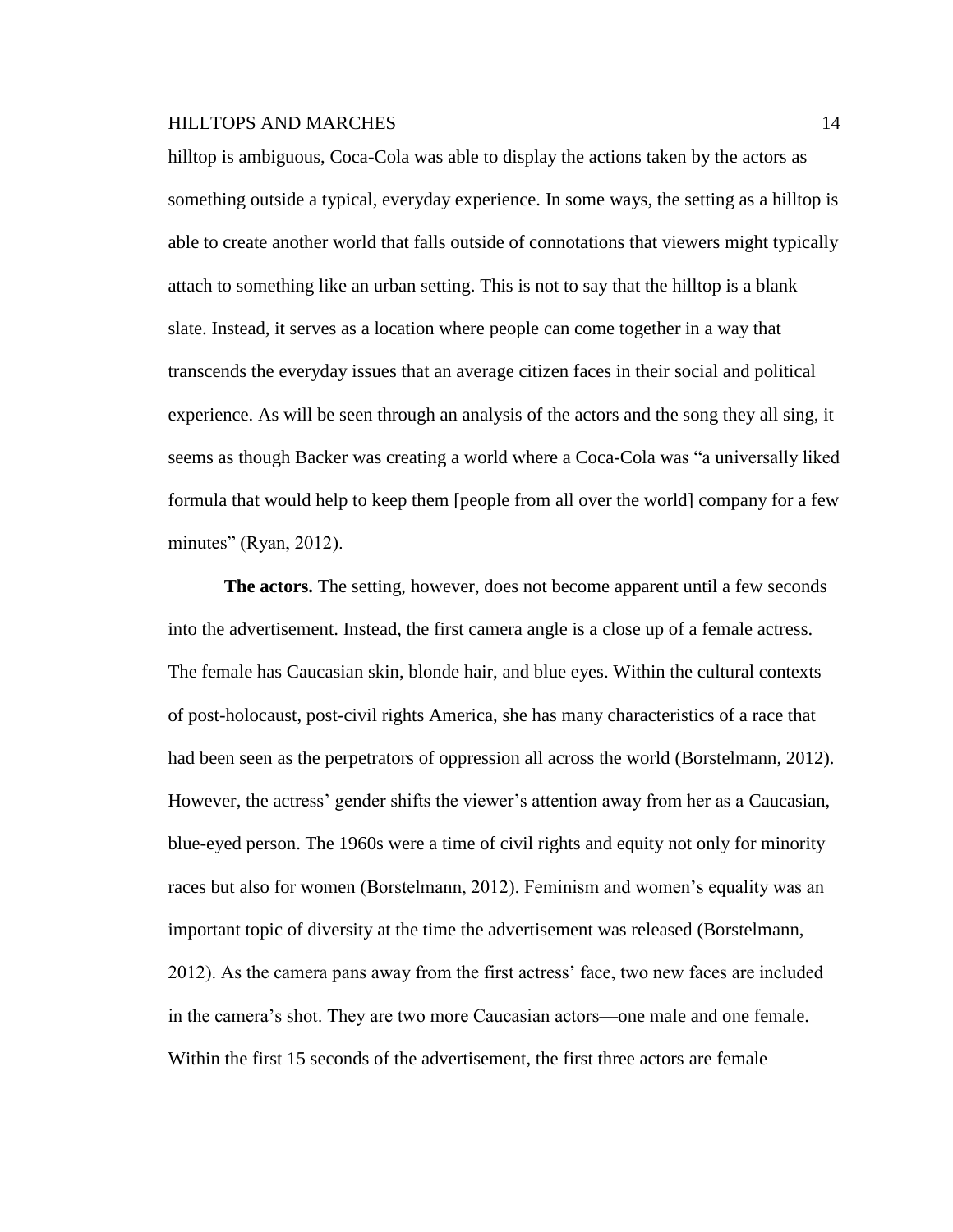dominant. With the culture being filled with conversations about diversity, the viewer inferred connotations of diversity and equality within the advertisement.

As the camera changes shots from the first three actors, the new shot involves the camera panning across multiple actors from different races wearing a diversity of clothing. The clothing of the actors expresses a diversity of culture as well. An African, an Indian, and a Japanese person all wear traditional clothing that matches the style of those respective cultures. As a viewer begins to connect these denotations to connotations of where the actors might be from, the viewer can further connote that these individuals are standing together in unity. In the diversity of the individuals, there is unity in the crowd.

**The Coca-Cola bottle.** While one connotation of unity might come from the fact that the people are standing together, Coca-Cola strategically places another object into the images of the advertisement that attempt to connote unity as well. As the camera pans away from the first actress' face, the actors are all shown to be holding Coca-Cola bottles. When the camera passes by people of all ethnicities and races, the Coca-Cola bottles are written with the words "Coca-Cola" in different languages—presumably the languages that the people holding the bottles speak.

This display of the Coca-Cola bottle being a piece to unite the group of people is crucial because it is the product that is being marketed. The Coca-Cola bottle becomes a source of unity among everyone holding the bottle. With different languages on the bottles, it appears as though the product and creators of the product properly respects the diversity of culture while still offering the same product: a delicious soft drink. Through the denotation of the actors holding the Coca-Cola bottles, the bottles have become a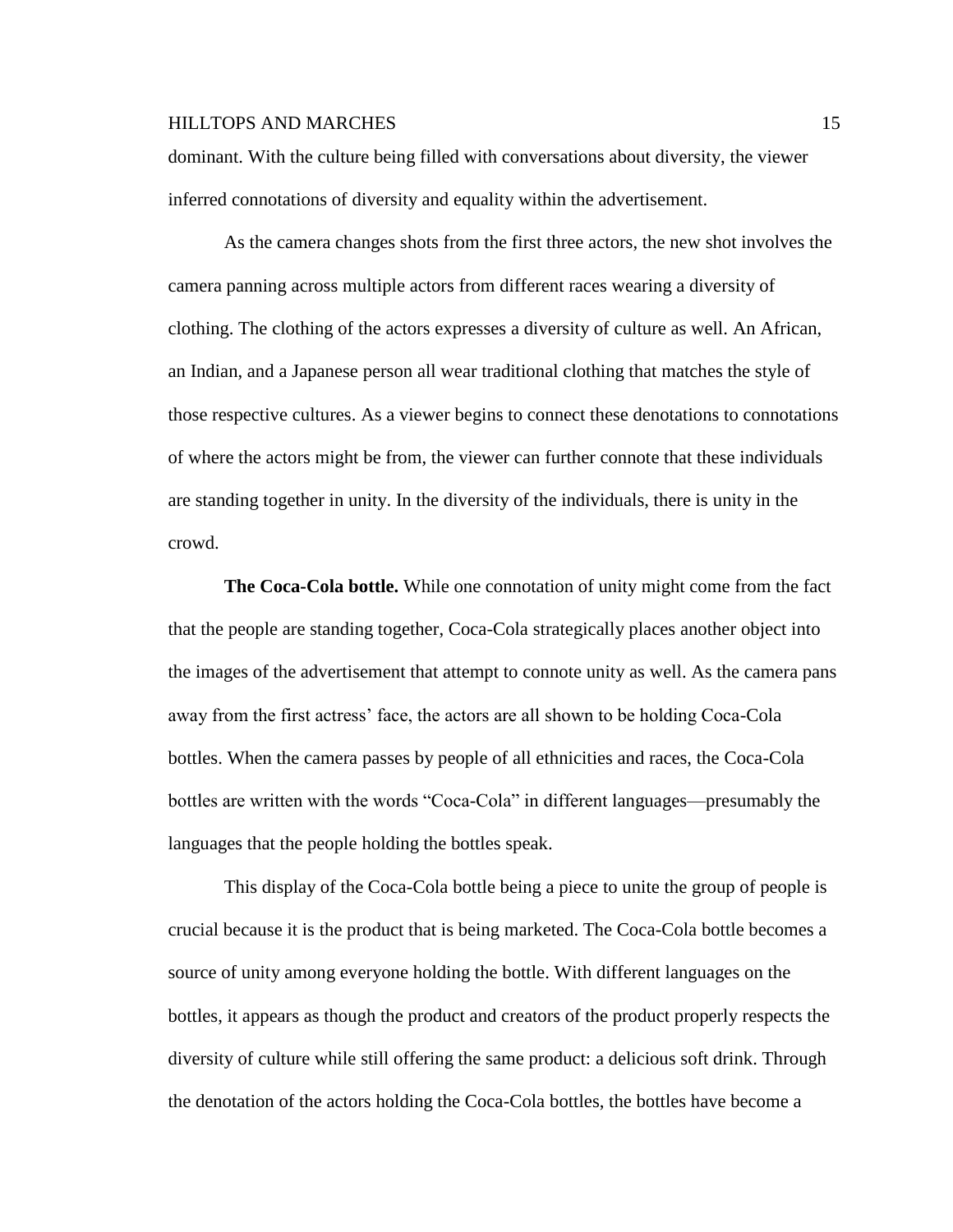vehicle through which a viewer might infer that Coca-Cola is a brand that promotes unity and shows a level of commonality between all people.

**The song.** While the visuals play an important role in the hilltop advertisement, the song that the actors sing is truly the focus of the piece. From the beginning of the advertisement, the actress is shown singing a song. When the camera continues to feature more people, the chorus begins to sing along. There is significance in that all the actors are singing a song together in that it shows commonality and unity. After all, each person must know the lyrics to a song in order to sing it together.

However, the impact of the signs in the song falls mostly in the lyrics. This advertisement was part of a broader campaign that Coca-Cola was running called the "It's the real thing" campaign ("A History of Coca-Cola," 2012). While the song lyrics end with a significant emphasis on "it's the real thing," they begin the song without mention of Coca-Cola at all. The first verse preceding the chorus is sung "I'd like to buy the world a home / and furnish it with love / Grow apple trees and honey bees / and snow white turtle doves" (Backer, 1971). It is not until the chorus that Coca-Cola receives any reference. The lyrics of the chorus are, "I'd like to teach the world to sing / in perfect harmony / I'd like to buy the world a Coke / and keep it company / that's the real thing" (Backer, 1971). The constant repetition in the lyrics is the singers saying "I'd like" followed by what seems to be a vision of a world they would create. Whatever this world is, the advertisement seems to be saying that it is the "real thing." The song ends by saying "What the world wants today / is the real thing" (Backer, 2012).

The mention of the word "world" comes up multiple times throughout the lyrics of the hilltop advertisement. This is important in connection with the denotation of the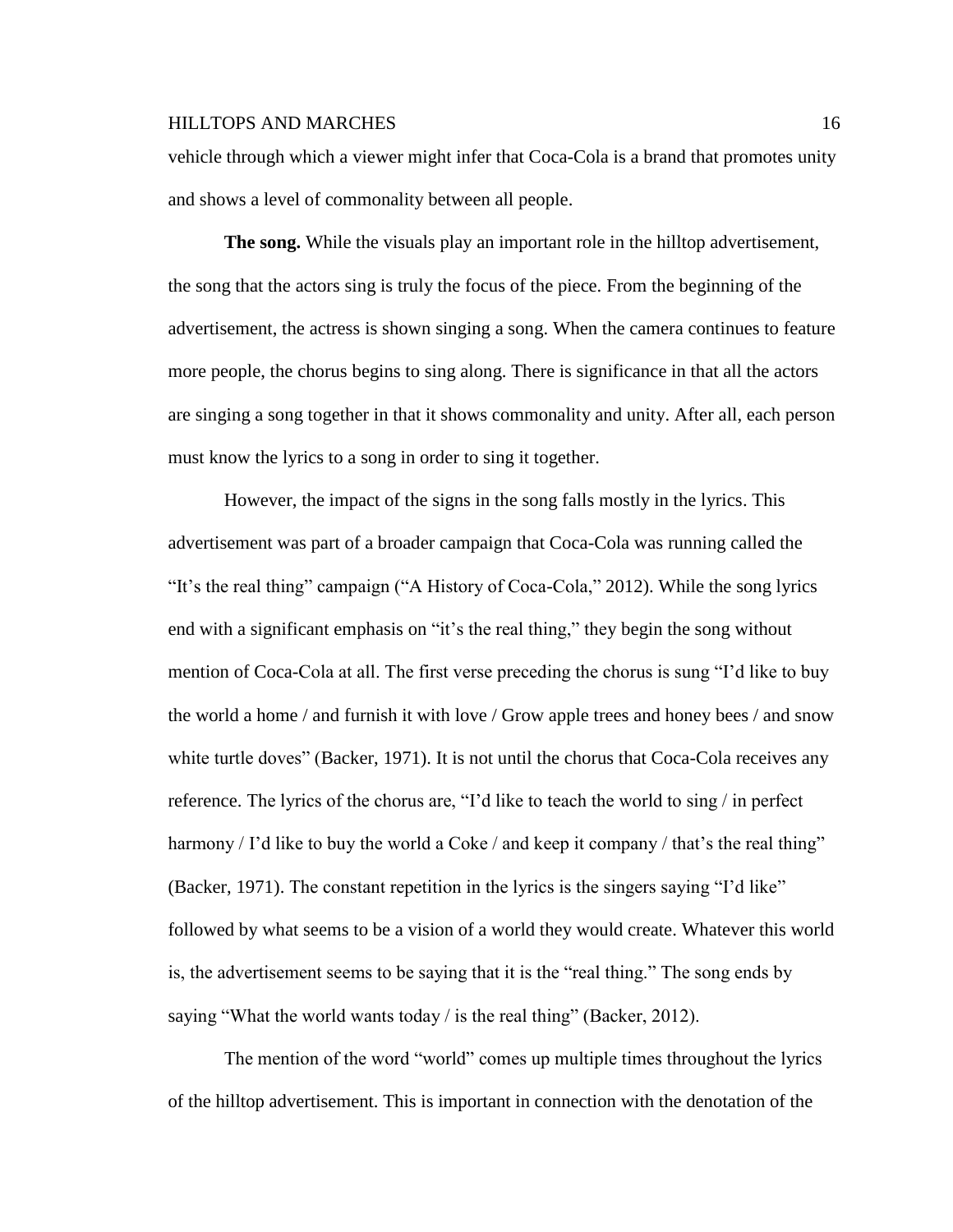diverse ethnicities portrayed in the advertisement. To once again return to the intention of the advertisement, Backer wanted to show "a bit of commonality between all people" (Ryan, 2012). This world that exists within the confines of the advertisement shows commonality while not neglecting anyone because of race, ethnicity, or background. It is a global mindset that seeks to find similarities among everyone.

While the term "world" brings about global connotations, the advertisement also begins by talking about furnishing a "home with love" (Backer, 1971). Despite significant chaos throughout the world in the 1970s, the home was often a place of comfort and security (Borstelmann, 2012). In the times of war and social movements that had at times become violent, a global vision was not always inherently pleasant. However, the lyrics strategically place the global mindset within the comfort and peace of a home. Not only is the home a place of comfort, but homes have always been places where families could be more real with each other. This plays directly into the slogan that Coca-Cola is "the real thing."

Ultimately, this advertisement gives the audience a way to escape the chaos of the current world and enter into a new one that is comfortable and inviting and inclusive. Escaping the immediate world to imagine a better one was a normal way for art to be created in order to reach people in the 1970s (Borstelmann, 2012). This utopia was an attractive place for the audience of the advertisement, but that does not answer how it made it effective for Coca-Cola as an advertisement.

If semiotics is a study of signs and their relationships to another, it is important to look at the relationship of Coca-Cola to other signs in the advertisement. In the advertisement, the lyrics first create a world that seems like utopia, and then the lyrics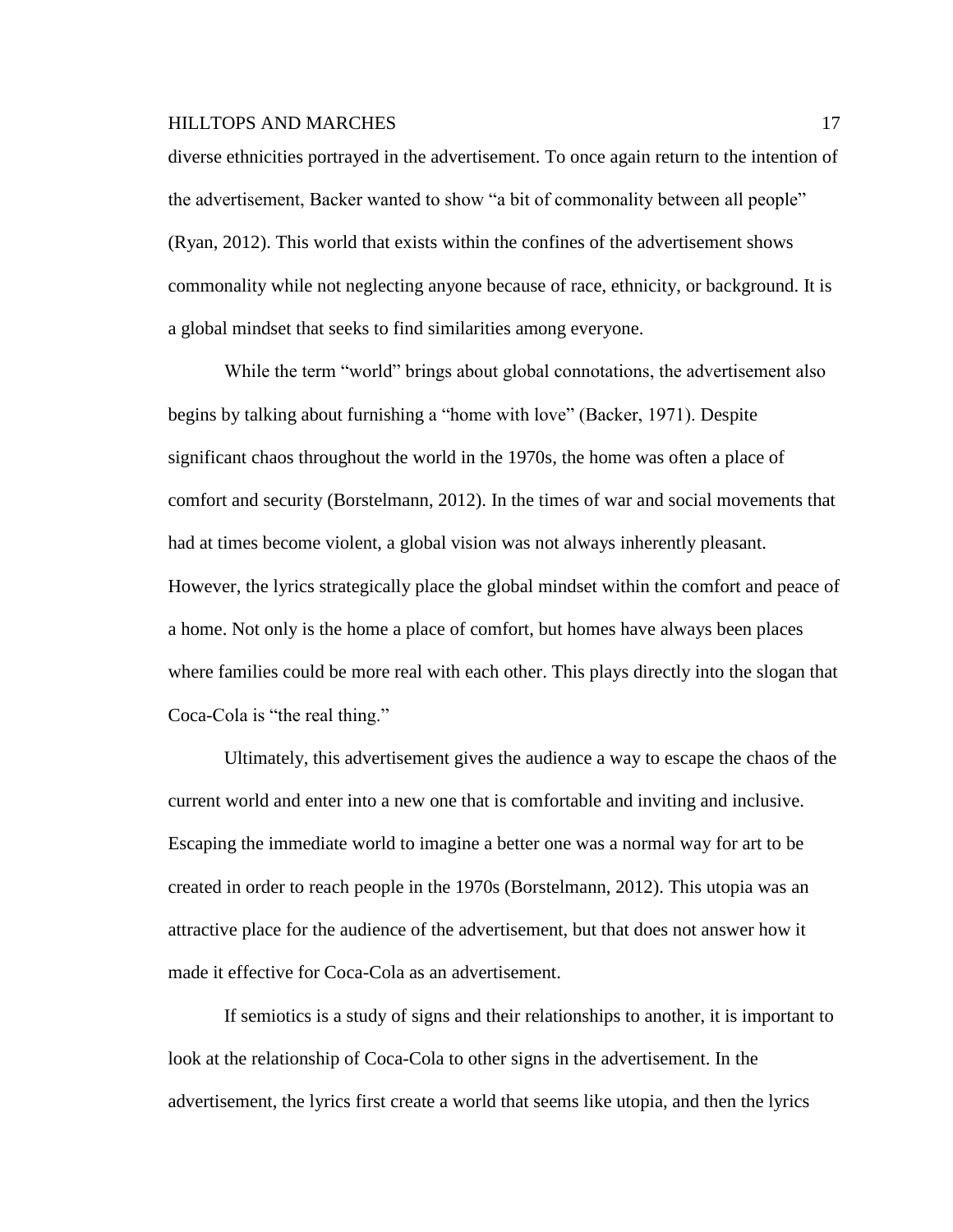place the Coke bottle into that world. Backer has created a beautiful world that people want to live in, and reminds the audience that Coca-Cola will be part of that world. The advertisement is not claiming that Coca-Cola will inherently usher in the said utopia, but simply that it will exist within it. This distinction is important because audiences might have a hard time imagining a world that allows them to escape from their current setting that is created by a soft drink. However, it is easier for an audience to associate their favorite soft drink as part of the beautiful world that is created in the advertisement.

#### **Reception**

The Coca-Cola advertisement was received with great enthusiasm in its first year of release (Ryan, 2012). With over 100,000 letters of approval into the company, this advertising campaign became popular not only on television, but also through the radio waves as people would call in to their local stations to have the jingle played (Ryan, 2012). However, the reach of this advertisement has stretched much farther than simply its first run on television. The advertisement is regard by many people as the most popular commercial of all time (Andrews & Barbash, 2016). It was also featured as the finale of the popular television show *Mad Men*, which was a show that focused on advertising in the 1960s and 1970s (Blistein, 2015). Greenway, who helped write the jingle in the advertisement, expressed that he believes the advertisement's success was a result of a peaceful message being inserted into a turbulent period of history (Andrews & Barbash, 2016).

The writing team at McCann Erickson expertly interpreted the cultural context and cultural sentiments that existed during the time that they created the Hilltop advertisement. If the advertisement had been written at a different time, it is hard to say if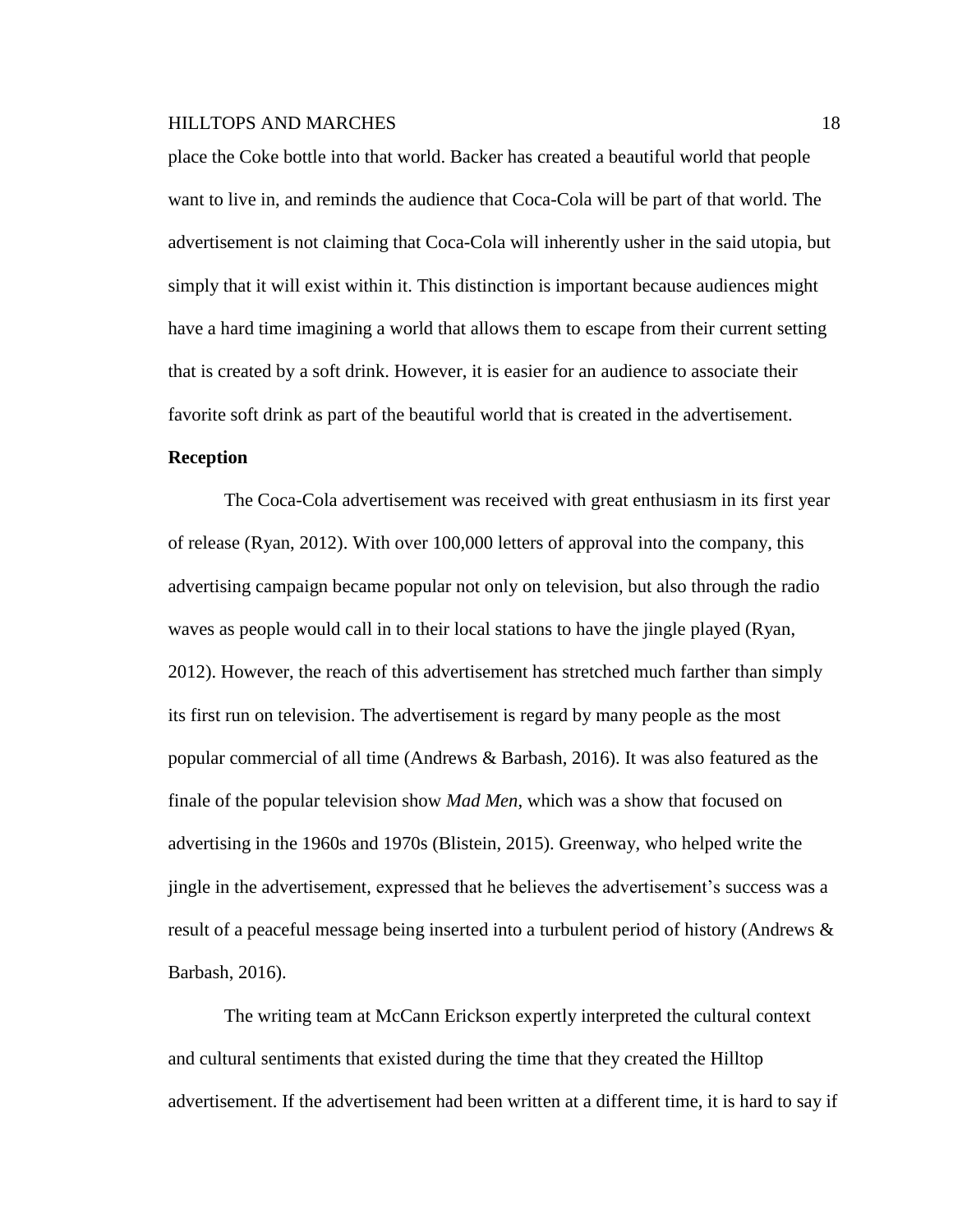it would have performed as well as it did. From the perspective of semiotics, the hilltop advertisement was able to create a code that could be easily interpreted with messages of commonality and peace. The use of simple and direct denotations that have a significant impact through connotations that exist all throughout culture validates Saussure and Eco's ideas of communication, and in this case advertising, as a system of interconnected relationships.

#### **Pepsi's Live Louder Advertisement**

In 2017, the Pepsi Company released an advertisement that received a significant amount of attention. This attention stands in stark contrast to the attention the Coca-Cola hilltop advertisement received. The pushback from this advertisement was substantial, and Pepsi took the advertisement down within a day of releasing it (Grady, 2017). In their response to taking the advertisement down, Pepsi said their intent was to "project a global message of unity, peace and understanding" (Smith, 2017). The Pepsi Company and the Coca-Cola Company both stated that the intention of their respective advertisements was to show unity or commonality. Once again, with the Pepsi advertisement, it is important to understand both the cultural context surrounding the advertisement and then examine the advertisement through semiotics in order to understand why it was taken down so quickly.

### **Historical Context**

As will be shown later, the Pepsi Company's advertisement seemed to relate more closely with certain aspects of what was happening in history at the time of the advertisement's creation. In a different way than the 1970s, the Pepsi advertisement came at a time that was turbulent. The 1970s were turbulent with foreign war, but the Pepsi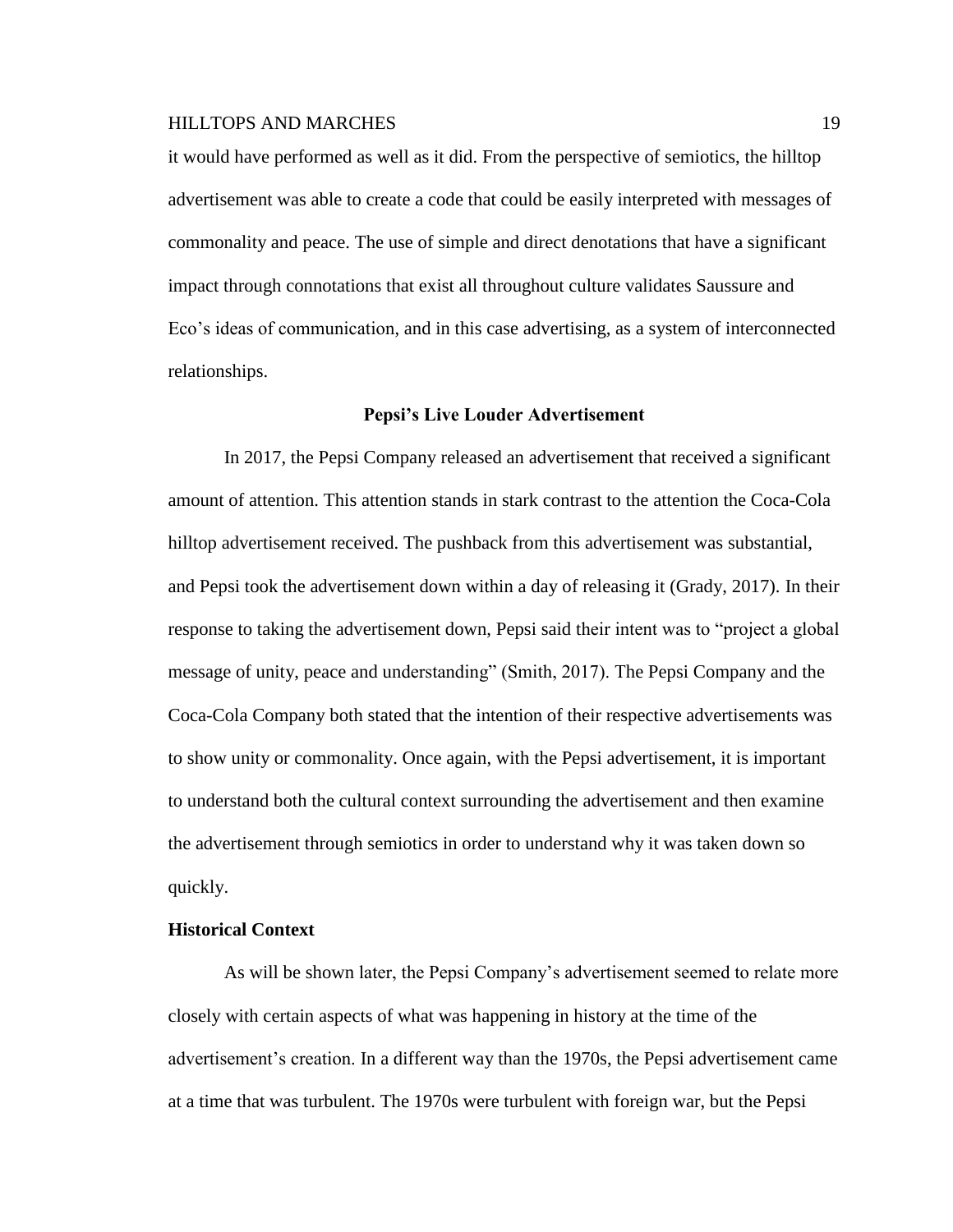advertisement was released when things were turbulent at home for Americans. Most of this had to do with a new uprising in protests against law enforcement officers and violence that had been carried out against the African-American community.

**Black Lives Matter.** In August of 2014, Michael Brown, an African-American man, was shot and killed by a police officer in Ferguson, Missouri (Chernega, 2016). Soon after the shooting, a series of riots began in protest of the local law enforcement (Chernega, 2016). As footage of the riots began to spread on social media, news agencies began to send teams to cover the protests, and Ferguson became the beginning of riots and protests around the country to speak out against police brutality against the African-American community (Chernega, 2016).

Two years before Michael Brown's shooting, Trayvon Martin was killed by George Zimmerman in Florida (Chernega, 2016). Zimmerman went on trial for murder due to lack of clarity in why he had originally shot Trayvon Martin (Botelho & Yan, 2013). However, Zimmerman was ultimately found not guilty (Botelho & Yan, 2013). While Zimmerman was found not guilty, some people close to the situation began posting on Twitter and Facebook and using the term "black lives matter" as a way of speaking against what they saw as police brutality (Chernega, 2016).

Since these two deaths, Black Lives Matter has become an organized group that is dedicated to "working for a world where Black lives are no longer systematically targeted for demise" (Black Lives Matter, 2017). The impacts of this organization have come in terms of awareness and policy. Before the Black Lives Matter movement, no government agency was in charge of collecting data on police shootings once a civilian was in custody (Chernega, 2016). However, Chernega (2016) says, "In the wake of Michael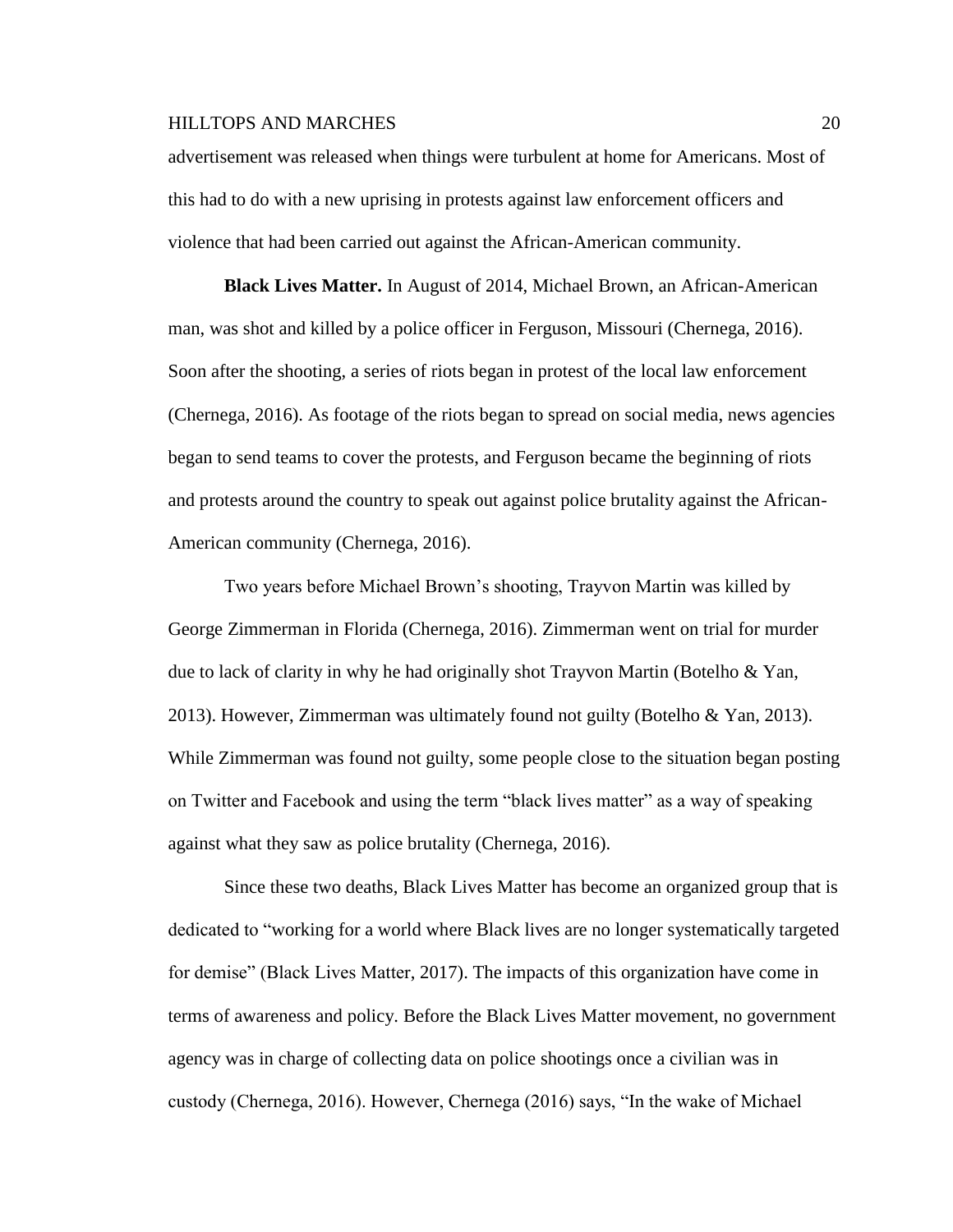Brown's death, and at the urging of the BLM movement, several news outlets starting attempting to compile such data" (p. 242). Likewise, Hillary Clinton's campaign in 2016 cited the intention to reform the criminal justice system, which was a significant policy shift from her and former President Bill Clinton's policy of being tough on crime in the 1990s (Chernega, 2016).

**Social media.** The key for Black Lives Matter to disseminating information at its inception was to use social media (Chernega, 2016). This has been a common trend for beginning social movements as information dissemination through social media has become more common. The hashtag for Black Lives Matter became an important role in passing along information to others on Twitter: "The #blacklivesmatter hashtag was only used approximately 48 times a day before Ferguson, and in August, the month that Brown died, it was used more than 52,000 times" (Chernega, 2016, p. 237). In fact, Twitter served as the very vehicle that made the shooting of Michael Brown a national news story (Chernega, 2016).

With social media being an important part of the Black Lives Matter movement as well as other social movements, people focus attention on what people on social media are saying in order to grasp properly what is happening in the world and how people feel about any issue (Pozzi, Fersini, Messina, & Liu, 2016). The Pepsi advertisement received a significant amount of backlash on social media, which ultimately forced them to take the commercial down.

Law enforcement. Pew Research (2017) has conducted studies on the public perception of law enforcement. The survey revealed that 74% of the white population shared a favorable view of law enforcement (on a scale of 1-100, a favorable view was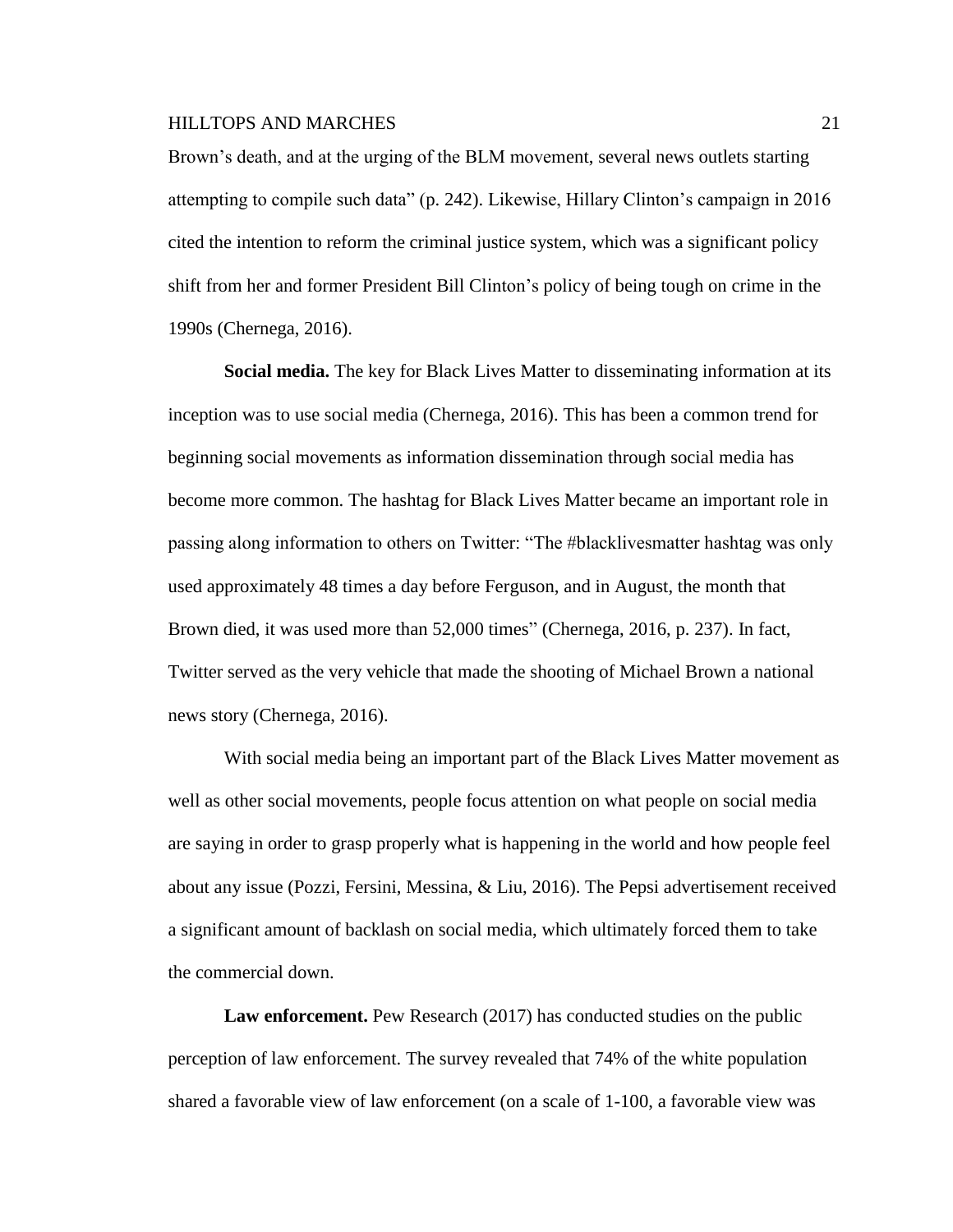51-100), but that minority communities had a more complicated view of law enforcement (Pew Research, 2017). "Just three-in-ten black Americans (30%) express warm attitudes about police officers, while 28% offer a neutral rating. Another 38% give a cold rating, including 30% who give a very cold rating" (Pew Research, 2017). Such statistics are tied to recent protests and riots from the Black Lives Matter movement. This will become an important consideration for the Pepsi advertisement. A significant amount of the criticism directed at the advertisement was due to the positive light the commercial shed on a police officer. The negative reaction was a result of negative connotations that the public had attached to police officers.

# **Semiotic Analysis**

The Pepsi Company's advertisement created in 2017 featured the public figure Kendall Jenner participating in a rally. The advertisement runs almost three minutes in length, and features a significant amount of involvement from different characters. Unlike the Coca-Cola commercial, there is no speaking or singing from the characters of the advertisement. Instead, the entire advertisement is backed by a song. Throughout the commercial, the march, actors, and the Pepsi can are all denotations that act as symbols to connect with the cultural ideals of commonality, unity, and the drive to make a statement in order to create a connotation between Pepsi and these ideals.

**The setting.** The advertisement begins by showing an Asian-American man playing the cello and taking a break to sip a Pepsi. The next shot features a Middle-Eastern woman wearing a hijab. This woman is editing photos on a desk that also has a can of Pepsi sitting within view. As both of these characters and their professions are introduced, intermittent scenes of a march happening on the streets of a city appear. This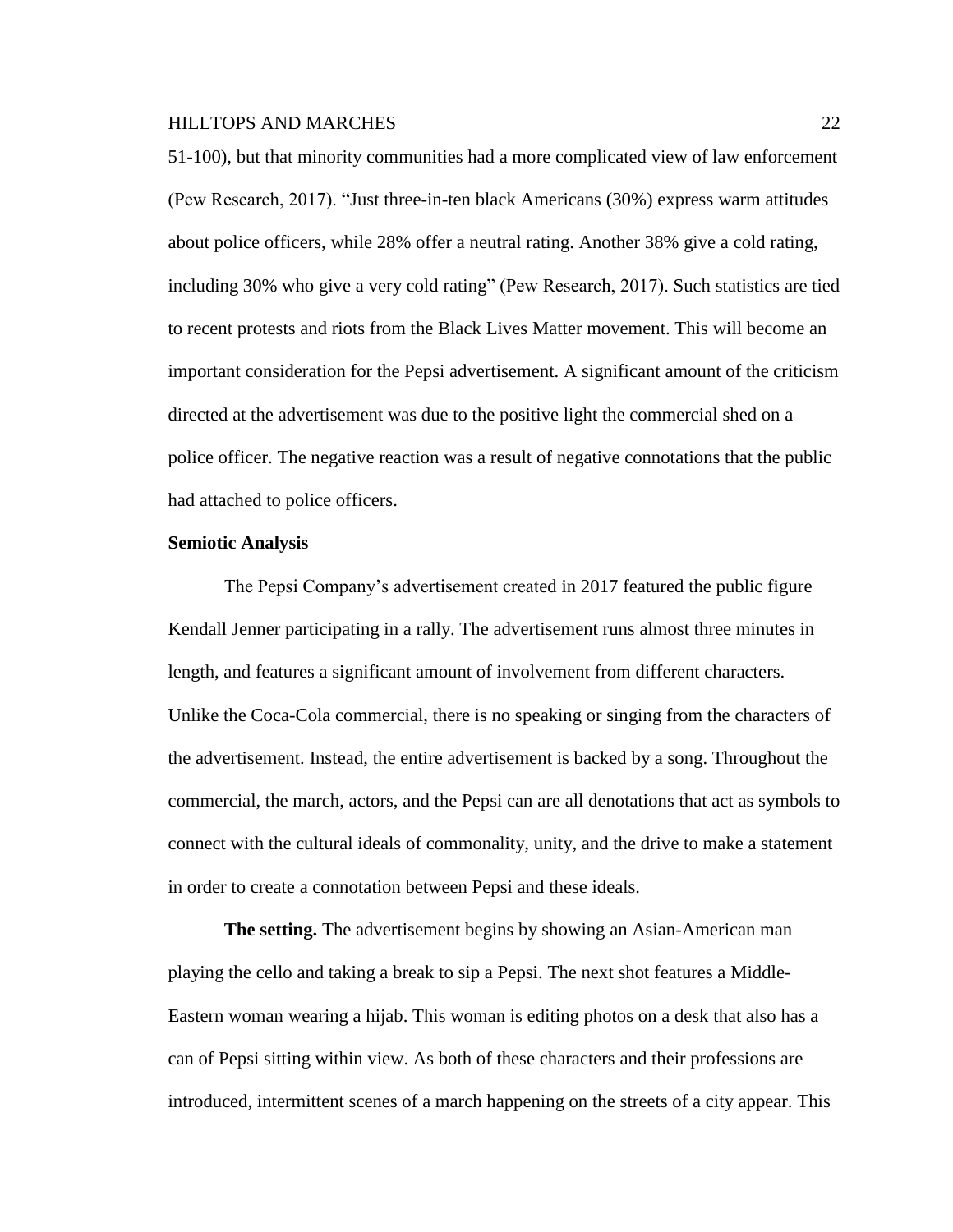march features blue signs that have words like "peace" and phrases such as "join the conversation" written onto them. As the march continues through the streets, the camera focuses itself on a model being photographed on the side of the road. The model is Kendall Jenner, a white model, who is wearing a blonde wig while being photographed. The context of the advertisement is set in a march setting. While there are no inherent denotations of signs from Black Lives Matter in Pepsi's advertisement, the advertisement was released at a similar time to many of the marches and protests of Black Lives Matter, and so seemed to be focused on a similar context.

**The actors.** With the rise of conversations around police brutality toward African-American communities, American culture grew a stronger sensitivity to race and how it is incorporated in advertisements. The Pepsi advertisement featured people from all races and backgrounds marching in the streets. However, Jenner and the police officer also featured in the advertisement are both Caucasian. In the advertisement, Jenner is encouraged by the Middle-Eastern woman and Asian-American man to join the march, and Jenner eventually agrees. After various camera shots of people dancing and playing instruments in the streets, the crowd approaches a group of police officers. Out of the crowd, Jenner emerges with a Pepsi can in hand. She approaches a police officer who also is white. She hands the officer the can of Pepsi, and he sips it. After he drinks the Pepsi, the marching crowd begins to cheer and dance again. The police officer looks at a fellow officer and smiles.

These very normal denotations hold no significance, but connote significant meaning when attached to the cultural context. In the advertisement, diversity in race, gender, and sexual orientation are displayed. However, the advertisements' climax is an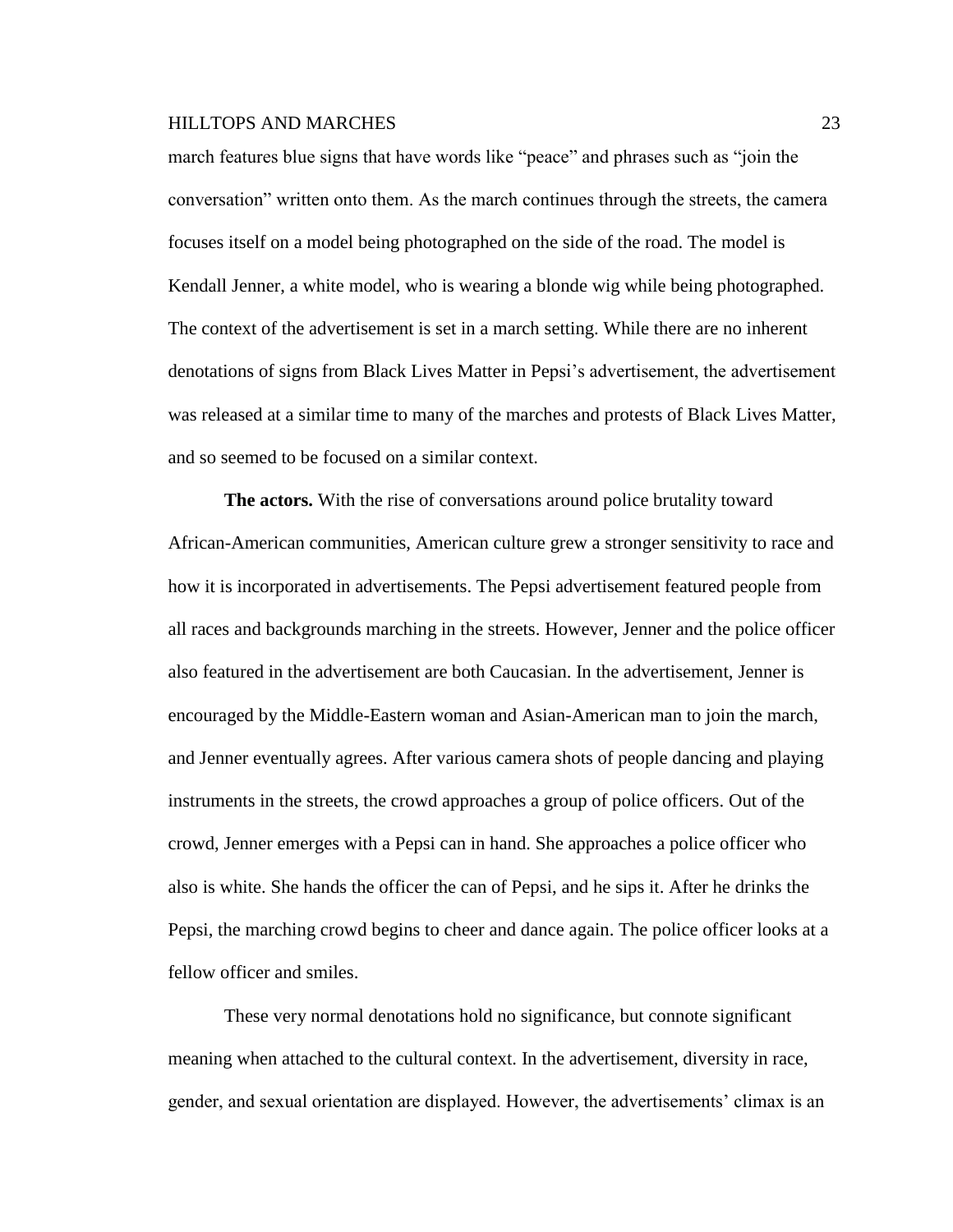interaction between two white people. While the police officers in the advertisement show no force or aggression to the crowd, the connotations that arise from the cultural context surrounding the advertisement easily lead the audience to understand this remedy between the crowd and the police force as an oversimplification. The relationship between law enforcement officers and people of color is a complex relationship. The Pepsi advertisement denotes a reconciliation of a relationship between a white marcher and white police officer that is celebrated by a group of diverse marchers. This denotation was received with significant pushback from minority communities, which ultimately led to the removal of the advertisement.

**The Pepsi can.** While the characters play a role in defining the meaning, the Pepsi can also plays a significant role in the climax of the advertisement. In the same way Coca-Cola used a Coke bottle to show commonality between diverse groups of people, the Pepsi commercial attempts to use a Pepsi can as something to show commonality. As Jenner passes the can to the police officer, the music stops and the camera stands still on the police officer holding the Pepsi can. After he drinks the Pepsi, he smiles and everyone around him rejoices. It seems as though Pepsi is trying to connote similar things as the Coca-Cola advertisement was attempting to do. The Pepsi can becomes a vehicle of commonality.

However, there is a significant difference in the way Coca-Cola utilized the Coke and how Pepsi uses their can. In the Coca-Cola advertisement, the lyrics and bottles display themselves as part of the utopia that Coca-Cola develops. On the other hand, the Pepsi advertisement does not display a utopia but a path to engage the world in which someone lives. After the police officer takes a sip of the Pepsi, the final scene of the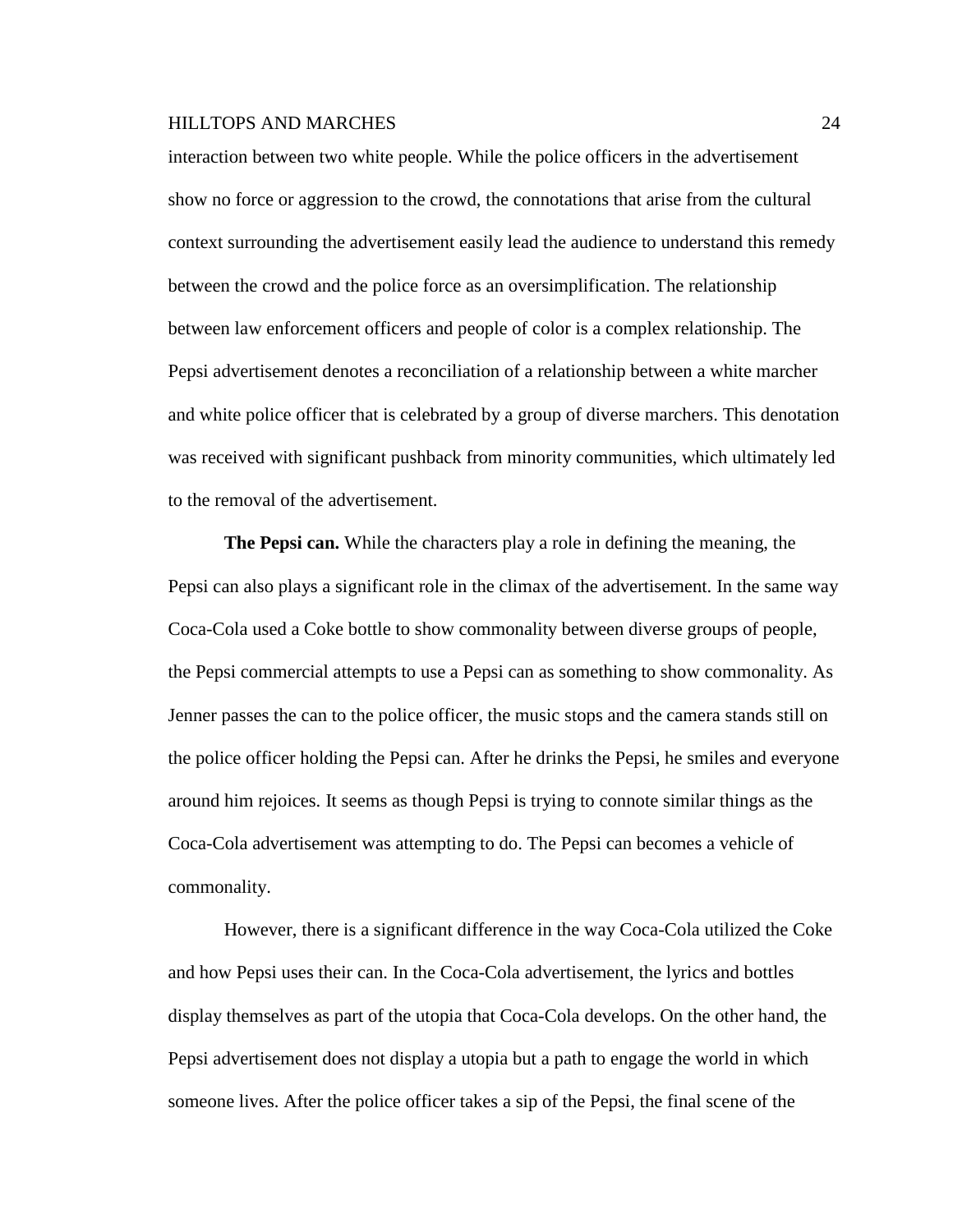advertisement is of the crowd walking forward and the words come across the screen "Live Louder." The Pepsi advertisement uses the Pepsi can in a way that is a vehicle to make a statement that can impact culture. The essential idea the advertisement portrays is that if a crowd member from a march can simply give a police officer a can of Pepsi that they both enjoy, maybe the police officers will allow the marchers to march in peace. The Pepsi advertisement inherently attempts a more realistic approach in how it makes a statement. However, with such complex cultural content in the advertisement, many people found it offensive that the Pepsi can serve as some sort of diffusion of tensions.

## **Reception**

In the end, the Pepsi advertisement failed to examine alternate connotations both in the use of the Pepsi can as the vehicle for making a statement as well as using law enforcement and a majority race to fix the problem, and it also failed to understand the historicity behind certain connotations in reference to the law enforcement. Activists and protestors from all across the country, including Martin Luther King Jr.'s daughter, spoke out against the advertisement under the contention that it was insensitive to the difficulties of those activists seeking justice particularly for minority communities (Smith, 2017). Pepsi responded that their intent was to "project a global message of unity, peace and understanding" (Smith, 2017). For many people who spoke out on social media, unity and peace were far from what was seen in the advertisement.

While this reaction ultimately forced Pepsi to take their advertisement down, research shows that the advertisement might not have done as much damage as social media portrayed. The Morning Consult surveyed 2,200 people and found that "nearly half of respondents had a more positive opinion of Pepsi after watching the commercial.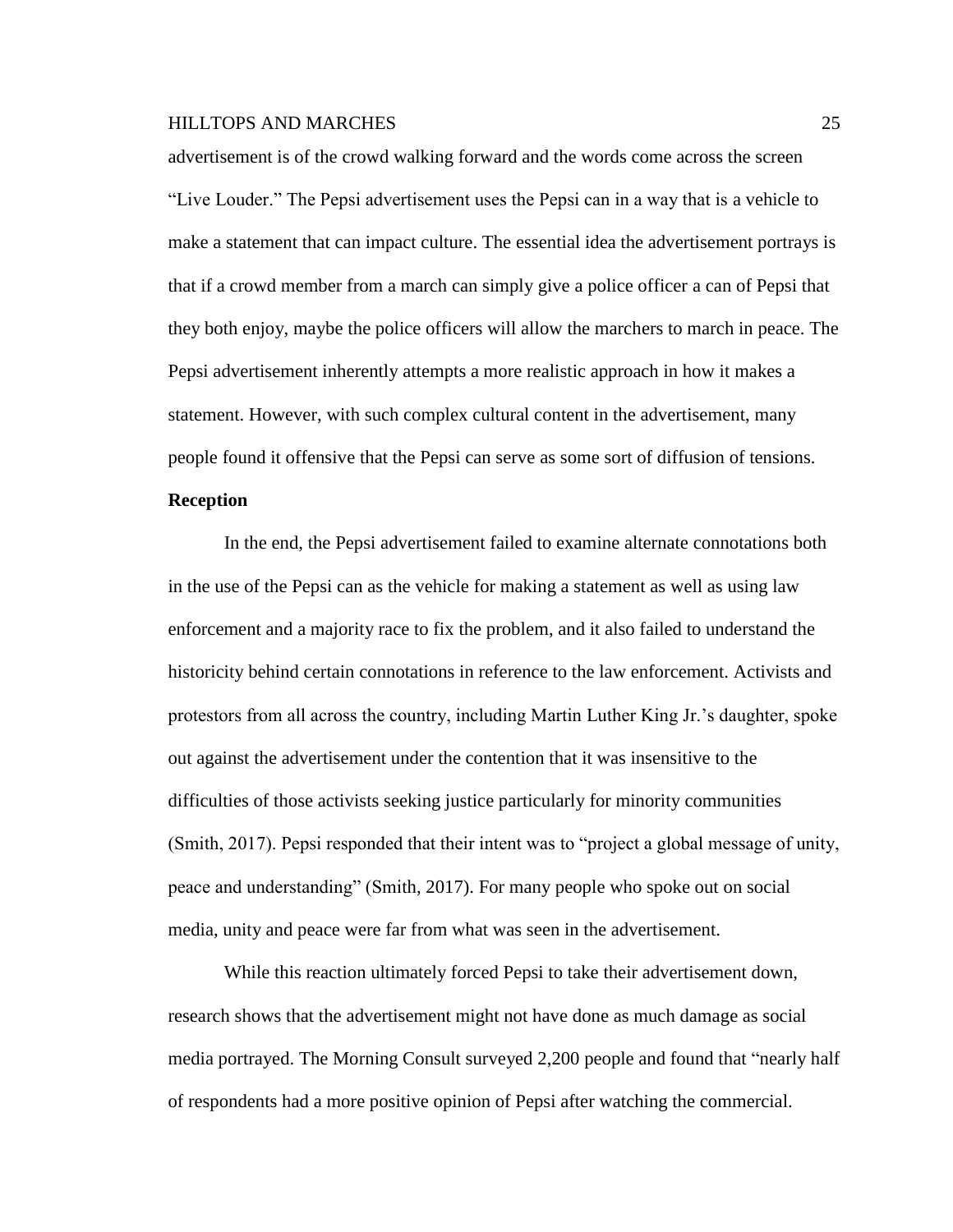Specifically, 44% regarded the brand more favorably versus 28% who didn't seem to care and about 25% who thought more negatively of the brand" (Rance, 2017). While the semiotic analysis of the advertisement shows strong ties to connotations to polarizing political issues that forced them to take the commercial down, Pepsi still maintained a favorable opinion among the public.

#### **Discussion**

The Coca-Cola and Pepsi advertisements display two commercials that sought to do similar things in turbulent times. The public discussion that ensued from each advertisement was significantly different, but the research done on the Pepsi advertisement shows that the public conversation does not inherently indicate the results of the advertisement on the general public. Pepsi's advertisement was ultimately removed because it attempted to provide a solution to a setting that too closely connoted some consumers' pre-established cultural experiences that were negative. Coca-Cola chose a more neutral and imaginative setting to make their advertisement. In the same way, Coca-Cola was painting a picture of a utopia whereas Pepsi was engaging a picture of culture that already existed. The backlash against Pepsi's commercial was that the picture of culture presented was close enough to look similar to culture, but too far to make a statement. Instead, the advertisement came off as offensive to these viewers. The reason for the removal of the advertisement, then, is that Pepsi did not properly understand how their signs would be interpreted through the connotations that existed in the people who watched the advertisement.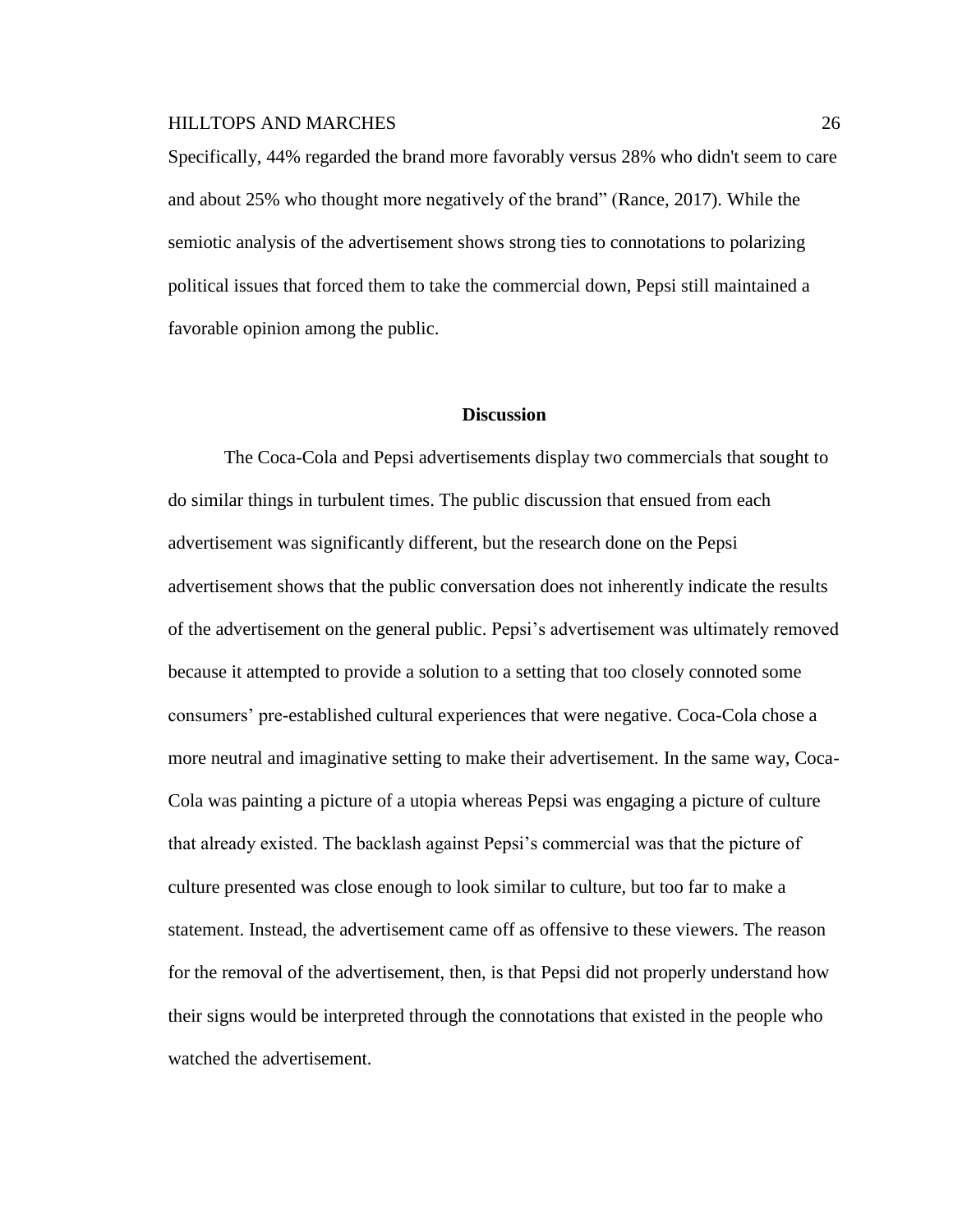Semiotics give a framework for understanding the connections these advertisements have to the greater culture. Marketers can use semiotics to connect their creative campaigns positively to cultural ideas and events, but this venture can sometimes risk an opposite connotation being perceived. Sometimes the risk might pay off and show the world what it can look like for people of diverse backgrounds to stand together and share a simple and common pleasure like drinking a Coca-Cola. Other times the risk might render an advertisement less than desirable returns because some people see an advertisement as offensive and an infringement upon their work to create social change.

A final consideration is how an advertisement might age. With the reception the Pepsi advertisement received in 2017, it is worth considering if the hilltop advertisement would have received as much positive reception if it was released in 2017. With the rise of social media, the landscape of communication has become significantly more complex. Using semiotics to traverse this landscape can be tedious, but incredibly beneficial in the awareness of how the vast array of signs connect with each other in different ways so that marketers can be successful in their creative campaigns.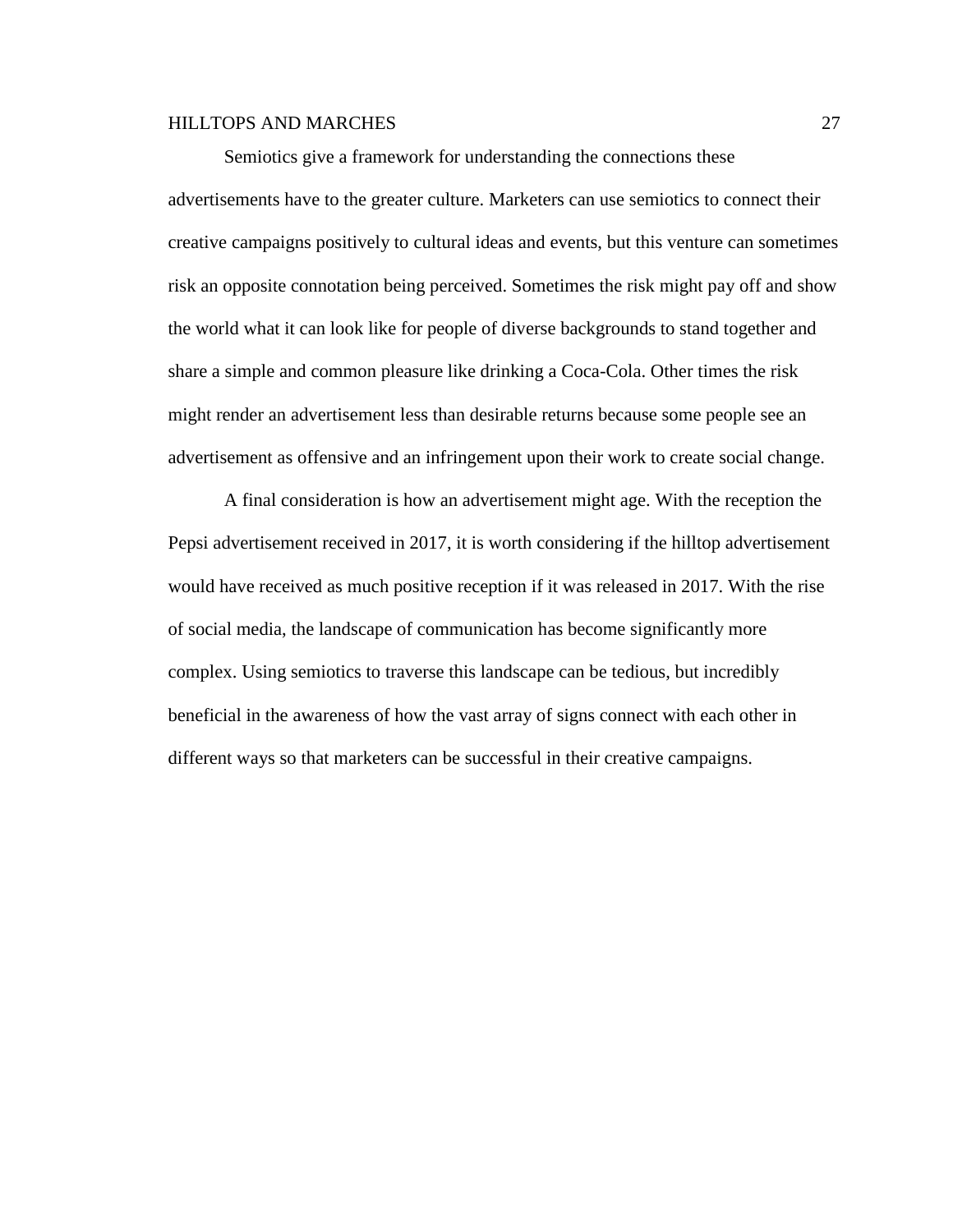# References

- A history of Coca-Cola advertising slogans. (2012). Retrieved from http://www.cocacolacompany.com/stories/coke-lore-slogans
- Andrews, T. and Barbash, F. (2016, May). 'I'd like to buy the world a Coke': The story behind the world's most famous ad, in memoriam its creator. *Washington Post.*  Retrieved from https://www.washingtonpost.com/news/morningmix/wp/2016/05/17/id-like-to-buy-the-world-a-coke-the-story-behind-the-worldsmost-famous-ad-whose-creator-has-died-at-89/?utm\_term=.eeb7a4ac8375
- Backer, B. (1971) "I'd like to buy the world a Coke*.*" [Recorded by the Hilltop Singers]. *Coca-Cola Company.*
- Barthes, R. (1977). *Image/music/text.* London, England: Fontana Press.
- Black Lives Matter: About. (2017). Retrieved from https://blacklivesmatter.com/about/
- Blistein, J. (2015). "Mad Men" creator on Coke ad: "It's the best ad ever made." *Rolling Stone Magazine.* Retrieved from https://www.rollingstone.com/tv/news/mad-mencreator-on-coke-ad-it-s-the-best-ad-ever-made-20150521
- Borstelmann, T. (2012). *The 1970s: A new global history from civil rights to economic inequality.* Princeton, NJ: Princeton University Press.
- Botelho, G., and Yan, H. (2013). George Zimmerman found not guilty of murder in Trayvon Martin's death. *CNN.* Retrieved from https://www.cnn.com/2013/07/13/justice/zimmerman-trial/index.html
	-
- Chandler, D. (2017). *Semiotics: The basics.* New York, NY: Routledge.
- Chang, J. (2014). *Who we be: The colorization of America.* New York, NY: St. Martin's Press.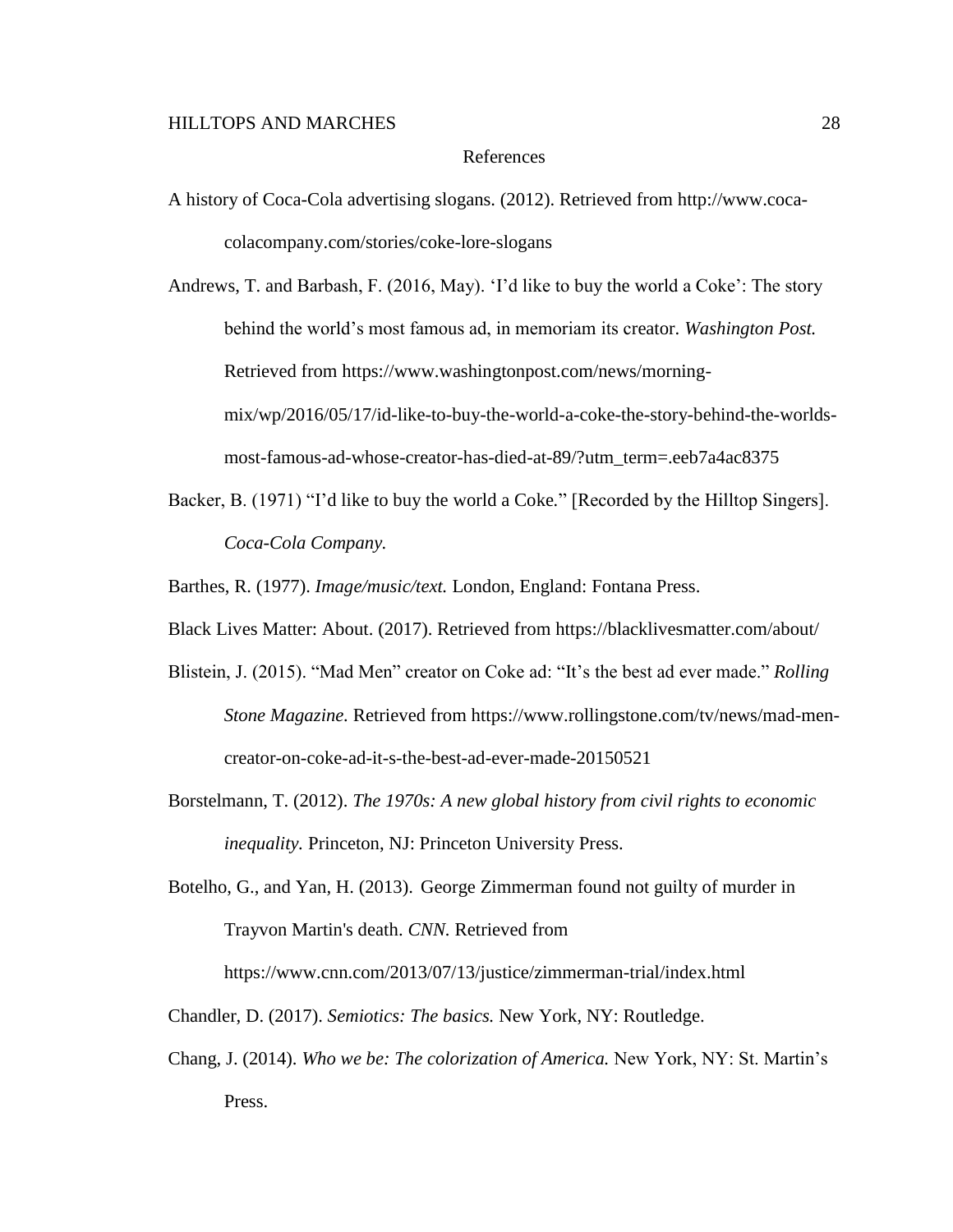Chernega, J. (2016). Black Lives Matter: Racialised policing in the United States. *Comparative American Studies*, *14*(3/4), 234-245. doi:10.1080/14775700.2016.1267322.

Eco, U. (1976). *A theory of semiotics.* Bloomington, IN: Indiana University Press.

- Fingerhut, H. (2017, September). Deep racial, partisan division in Americans' view of police officers. *Pew Research*. Retrieved from http://www.pewresearch.org/facttank/2017/09/15/deep-racial-partisan-divisions-in-americans-views-of-policeofficers/
- Grady, C. (2017, April). Pepsi has pulled its controversial ad suggesting you can solve police brutality with soda. *Vox News.* Retrieved from https://www.vox.com/culture/2017/4/5/15186216/pepsi-ad-kendall-jenner-blacklives-matter-controversy
- Langrehr, F. W., & Caywood, C. L. (1995). A semiotic approach to determining the sins and virtues portrayed in advertising. *Journal of Current Issues & Research In Advertising (CTC Press)*, *17*(1), 33.
- Rance, C. (2017). Could Coke still teach the world to sing? *Ad Age.* Retrieved from http://adage.com/article/rance-crain/coke-teach-world-sing/308859/
- Rosen, R. J. (2014). A glimpse into the 1970s gay activism. *The Atlantic.* Retrieved from https://www.theatlantic.com/politics/archive/2014/02/a-glimpse-into-1970s-gayactivism/284077/
- Ryan, T. (2012). The making of 'I'd like to buy the world a Coke'. *Coca-Cola Company.* Retrieved from http://www.coca-colacompany.com/stories/coke-lore-hilltop-story